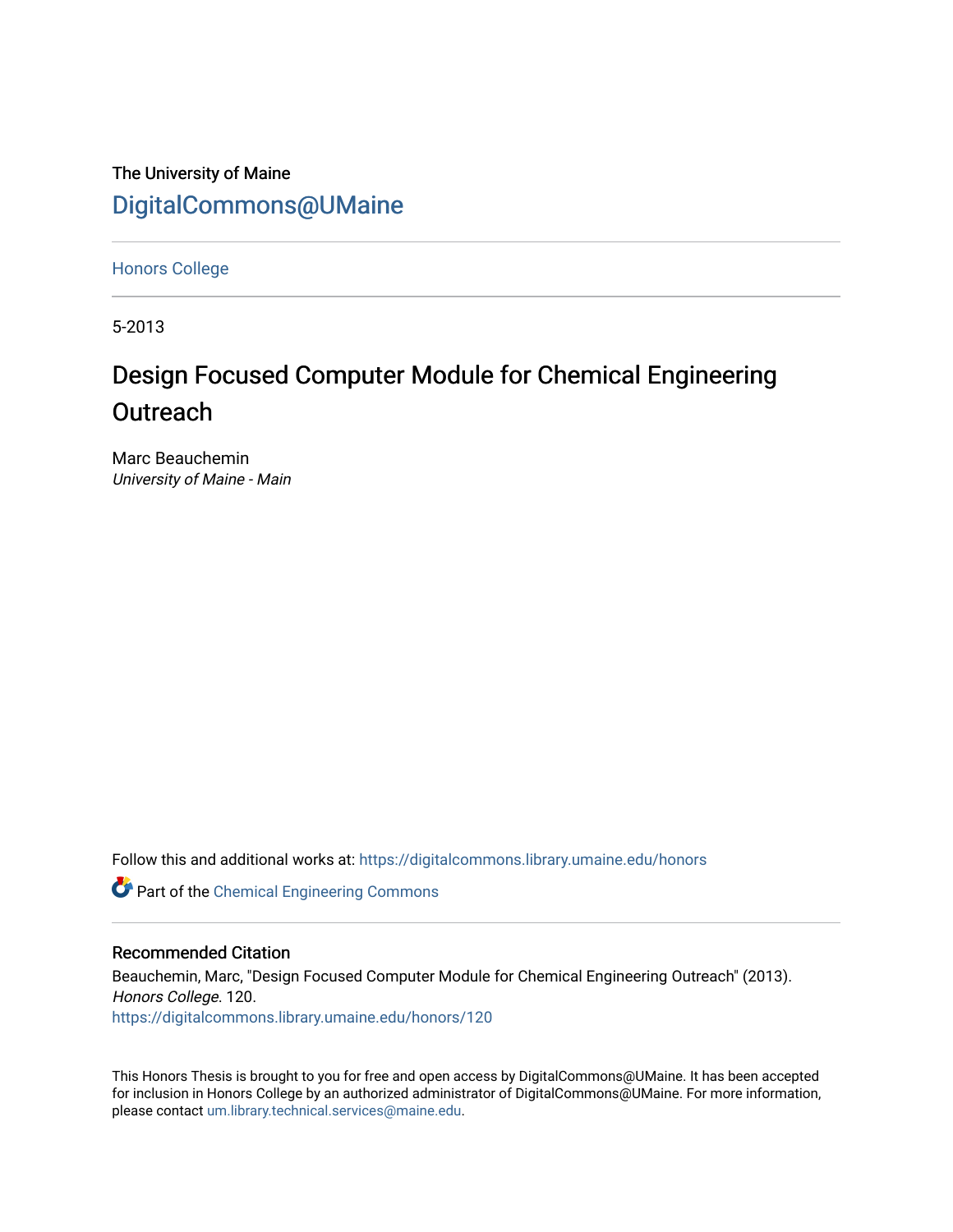# DESIGN FOCUSED COMPUTER MODULE FOR CHEMICAL ENGINEERING

# **OUTREACH**

by

Marc Beauchemin

A Thesis Submitted in Partial Fulfillment of the Requirements for a Degree with Honors (Chemical Engineering)

> The Honors College University of Maine

> > May 2013

Advisory Committee:

M. Clayton Wheeler, Associate Professor of Chemical Engineering, Advisor David J. Neivandt, Associate Professor of Chemical Engineering John J. Hwalek, Associate Professor of Chemical Engineering Mike Scott, Associate Professor of New Media, Director of ASAP Research and Development Mark Haggerty, Rezendes Preceptor for Civic Engagement, Honors College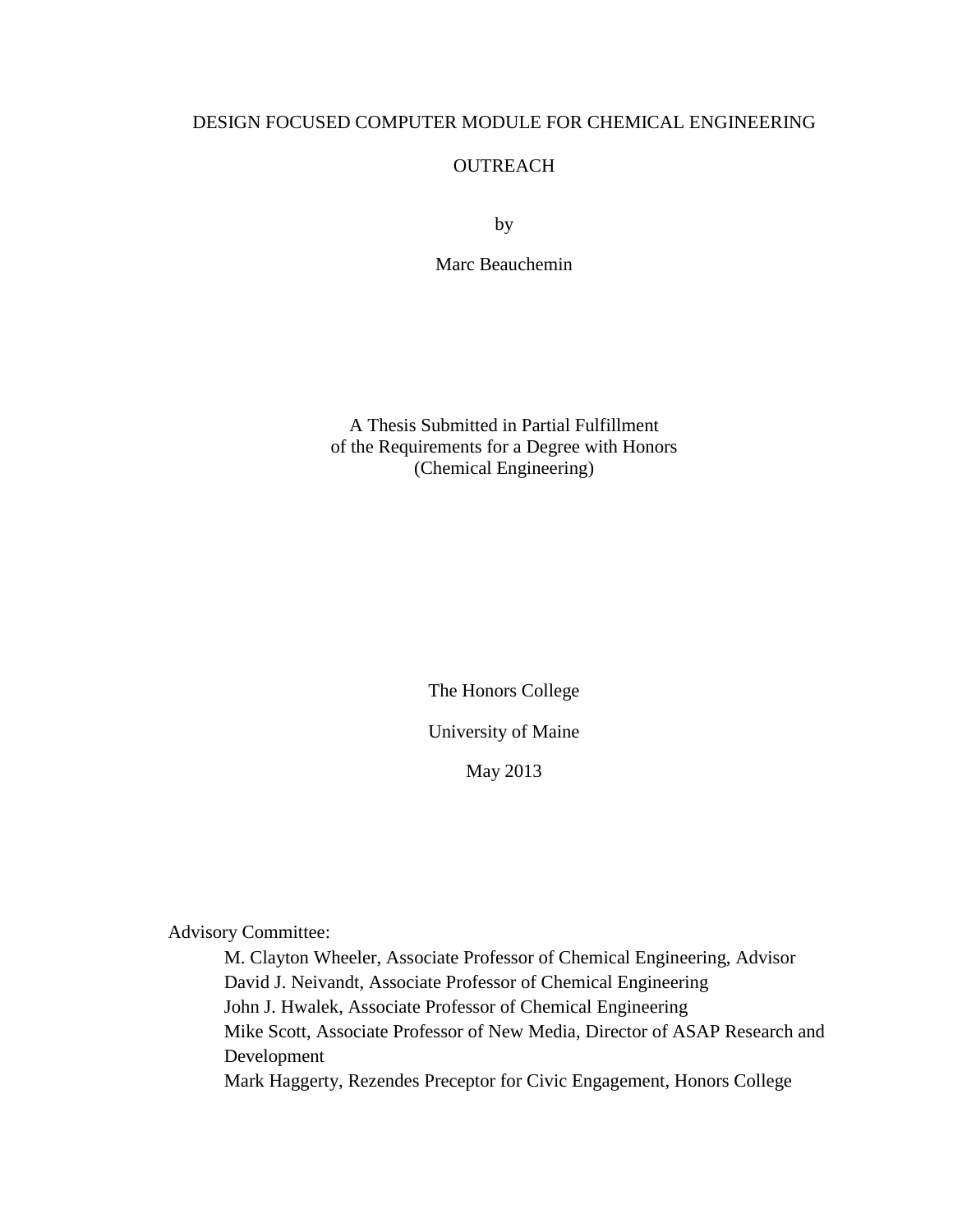Abstract:

The purpose of this project is to propose the use of a computer simulation to provide middle and high school students with a chemical engineering design experience. Long standing collective efforts between the University of Maine Department of Chemical and Biological Engineering and the Pulp and Paper Foundation have resulted in a variety of outreach programs aimed at students of this age. Recently, both organizations have been increasing efforts in these areas, proposing a senior design project focused on making a portable model demonstrating chemical engineering concepts. This project was examined along with other outreach efforts and teaching modules. The successes and failures of each at addressing chemical engineering outreach became the basis of a new simulation proposal. The program's design was to coexist with the current efforts and become part of a larger picture. The program's function and operation were explained in parallel with these goals. The ability of the proposed computer simulation to address particular failings in current outreach programs and accomplish its own specific goals were addressed.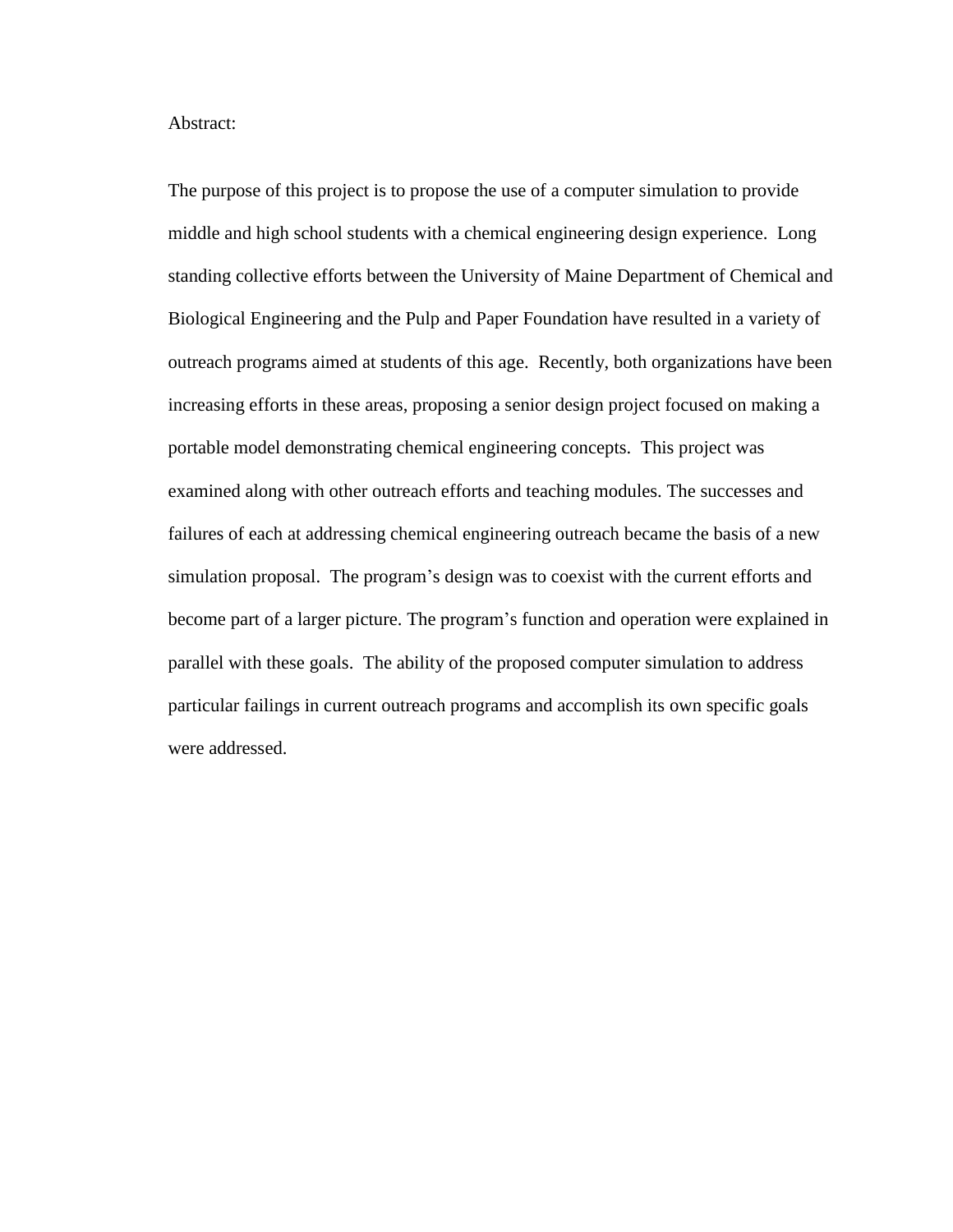To My Sister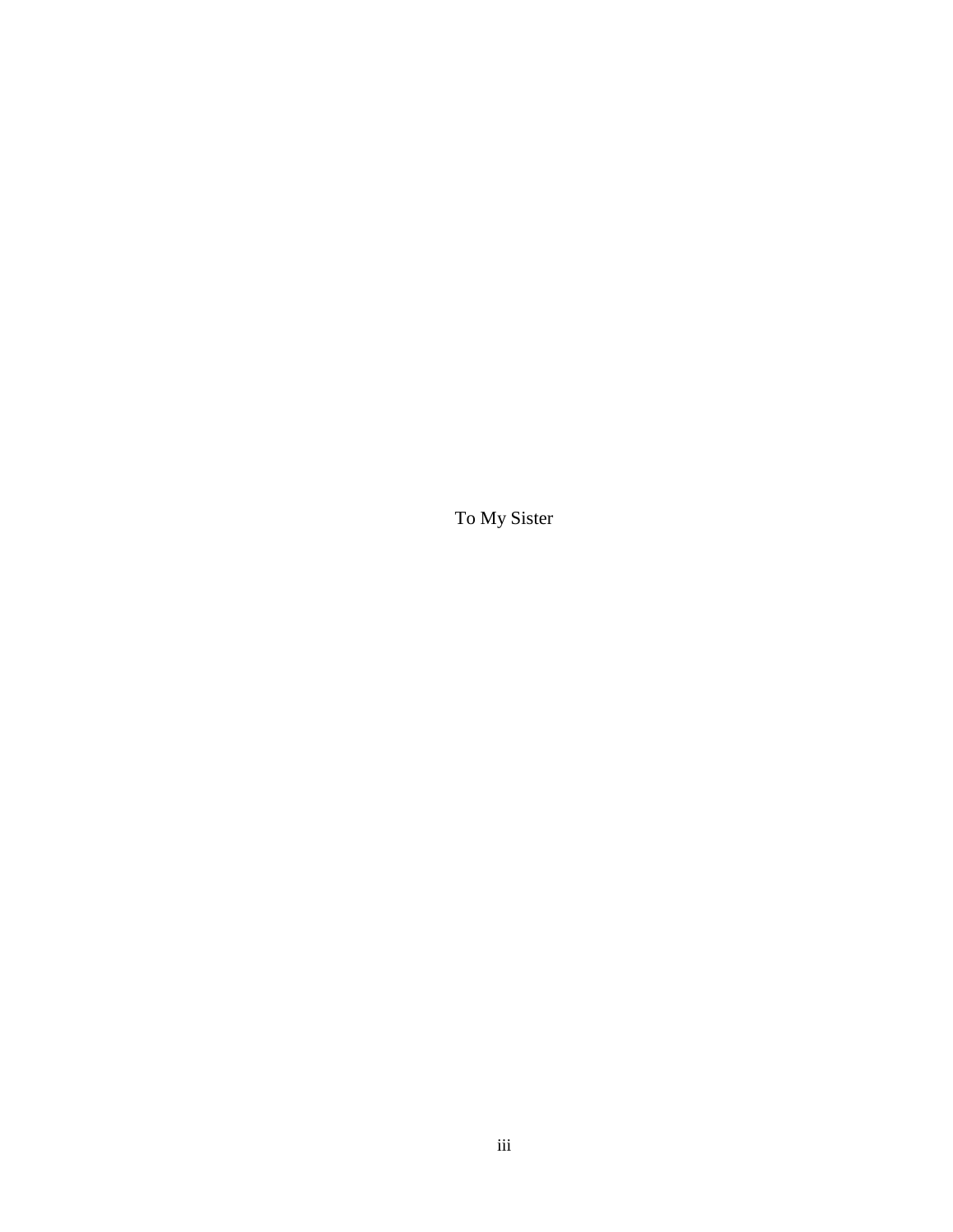# Contents:

| II. |  |
|-----|--|
|     |  |
|     |  |
|     |  |
|     |  |
|     |  |
|     |  |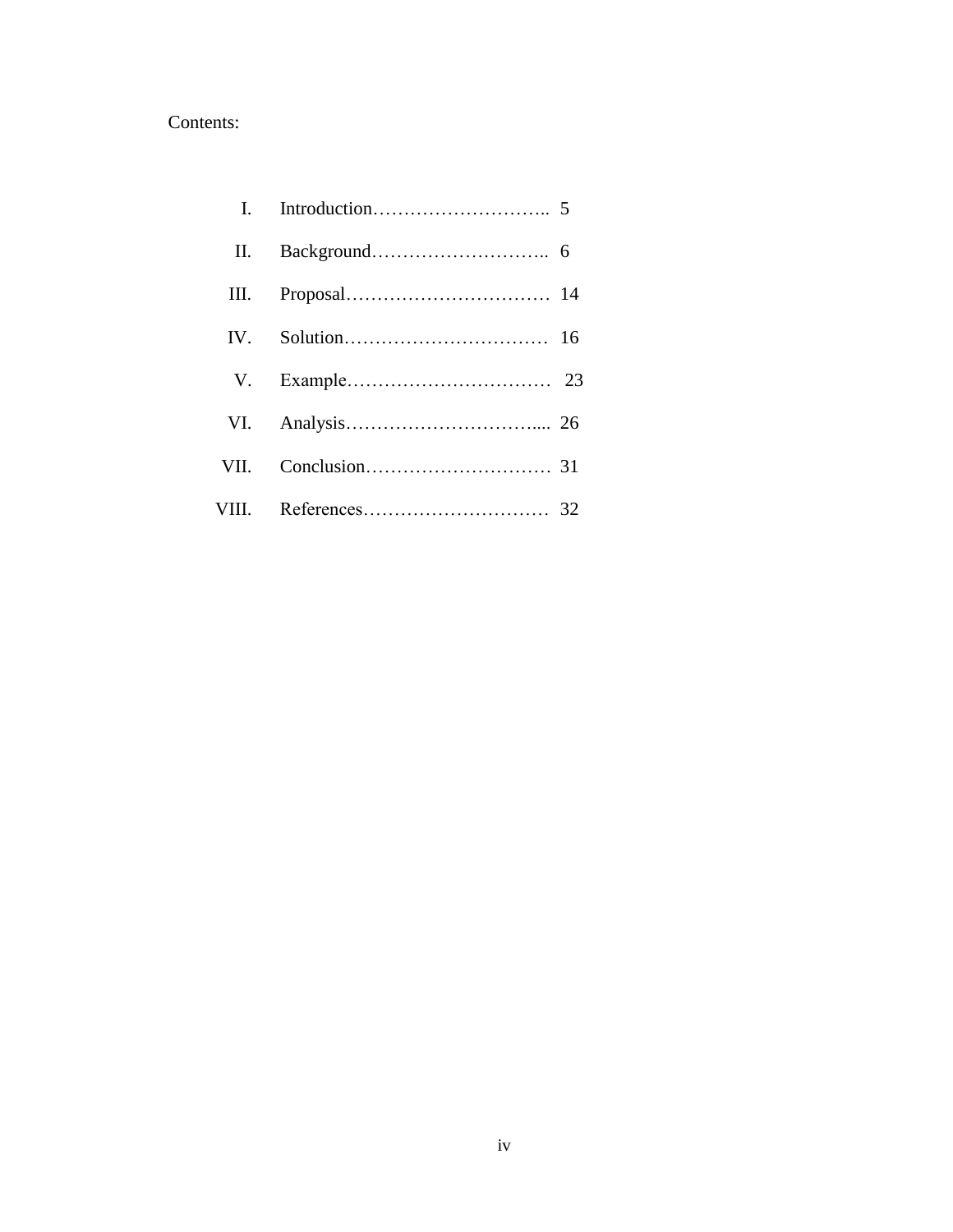## **Introduction**

A year ago I was sitting in Unit Operations, the class that teaches chemical engineers how to operate the large industrial equipment and really defines chemical engineering. A high school student was there as well, shadowing one of my classmates. The entire fifty minute period was spent describing material separation principles using differential equations that even chemical engineering juniors have a hard time comprehending. The class is intimidating enough for engineers, much less a high school student who hasn't had two or three years to adjust to that style of lecture. The actual principles behind unit operations aren't that complicated. Things are heated, moved, processed, and separated. Each one of these steps can be reasonably well-illustrated without bringing math into the picture. The issue is that when you wish to combine these steps into a process the math becomes inescapable.

The idea that chemical engineering concepts can be communicated to younger audiences and the wish to do so is not new. Chemical engineering departments at many universities have middle and high school outreach programs, and the University of Maine is no different. Outreach programs at UMaine include summer camps for high school students, on campus visiting days with demonstrations, and a chemical process computer simulation. Each one of these programs is valuable and conveys a unique idea, and each has its drawbacks as well. In this group of outreach programs, these drawbacks leave a void.This past year the executive director of the Pulp and Paper foundation,Mr.Jack Healy, and the University of Maine Chemical and Biological Engineering Department offered to fund a senior capstone project that would build a physical model the university could use as a portable demonstration unit. The purpose of this thesis is to address this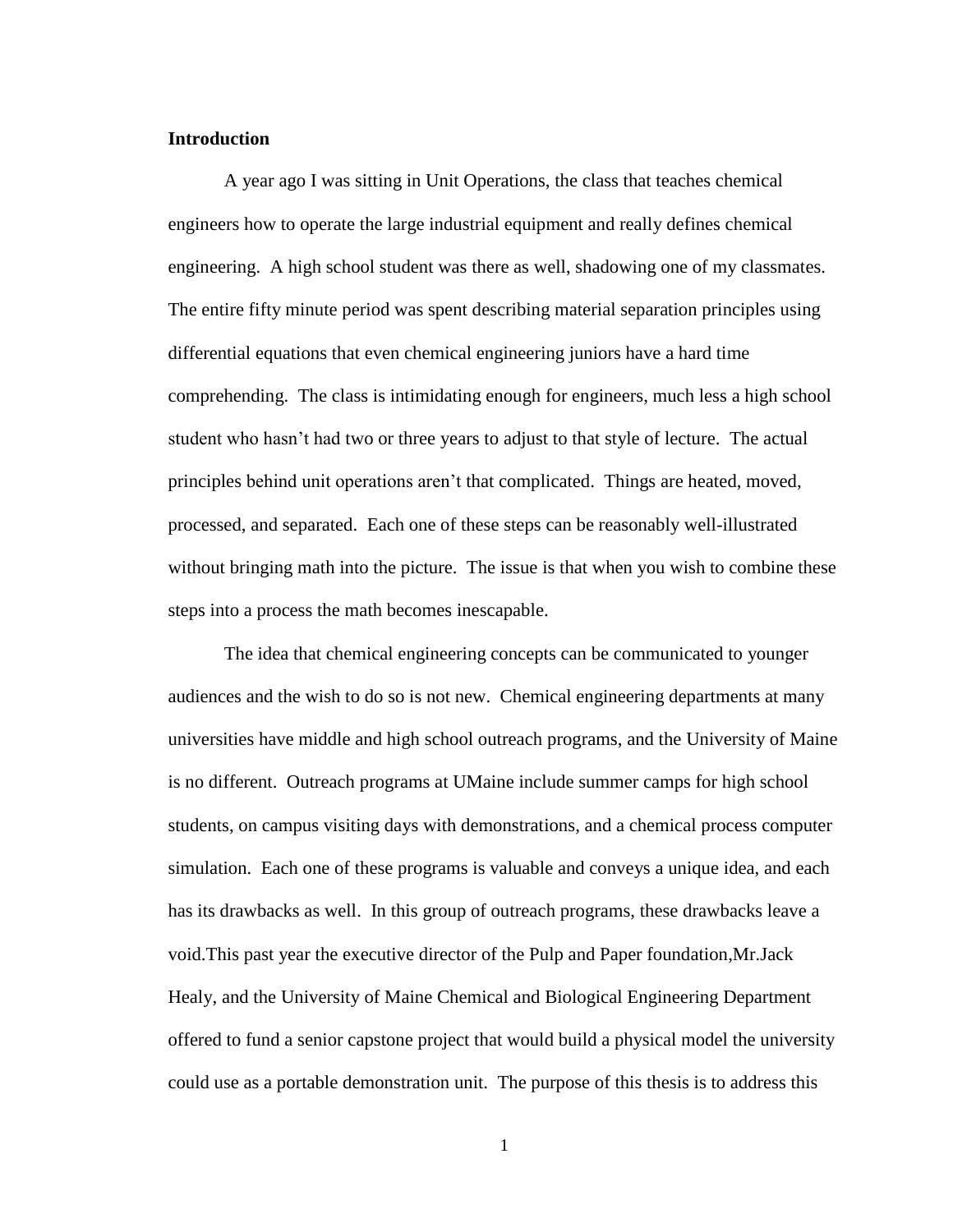need for a portable and easily deployable hands-on demonstration unit to be used by the

University of Maine and the Pulp and Paper Foundation as a tool to teach young people

about chemical engineering. The prompt provided to chemical engineering seniors in

CHB 479 is shown below in Figure 1:

*The goal is to have a portable device that would allow us to demonstrate a Chemical Engineering concept both in the classroom, and when students come here to visit. Some design constraints are* 

- *Is portable – light, with wheels- fits in a trunk*
- *Is safe*
- *Is visual*
- *Is a continuous process*
- *Demonstrates process control or some other concept.*
- *Is interactive – student can make adjustments to change the operation.*
- *Probably utilizes a PC laptop – graphing real time parameters*
- *Looks professional*
- *Could be used by anyone with minimal training.*
- *Can be built for under \$5,000.00.*

#### *Figure1 : Engineering Outreach Module Prompt<sup>1</sup>*

This thesis proposes an alternative solution to the prompt that meets the department's and the foundation's design constraints. It is not meant to compete with or replace the capstone group's project, but to simply provide an alternative solution with different benefits and different weaknesses. This paper will argue that a design-based computer module is a successful way to simulate a unique chemical engineering problem-solving experience.

## **Background**

There are a number of existing teaching tools and outreach programs already in use. The success of the proposed solution will be measured against these outreach efforts as well as current computer modules. Its ability to address the issues with each existing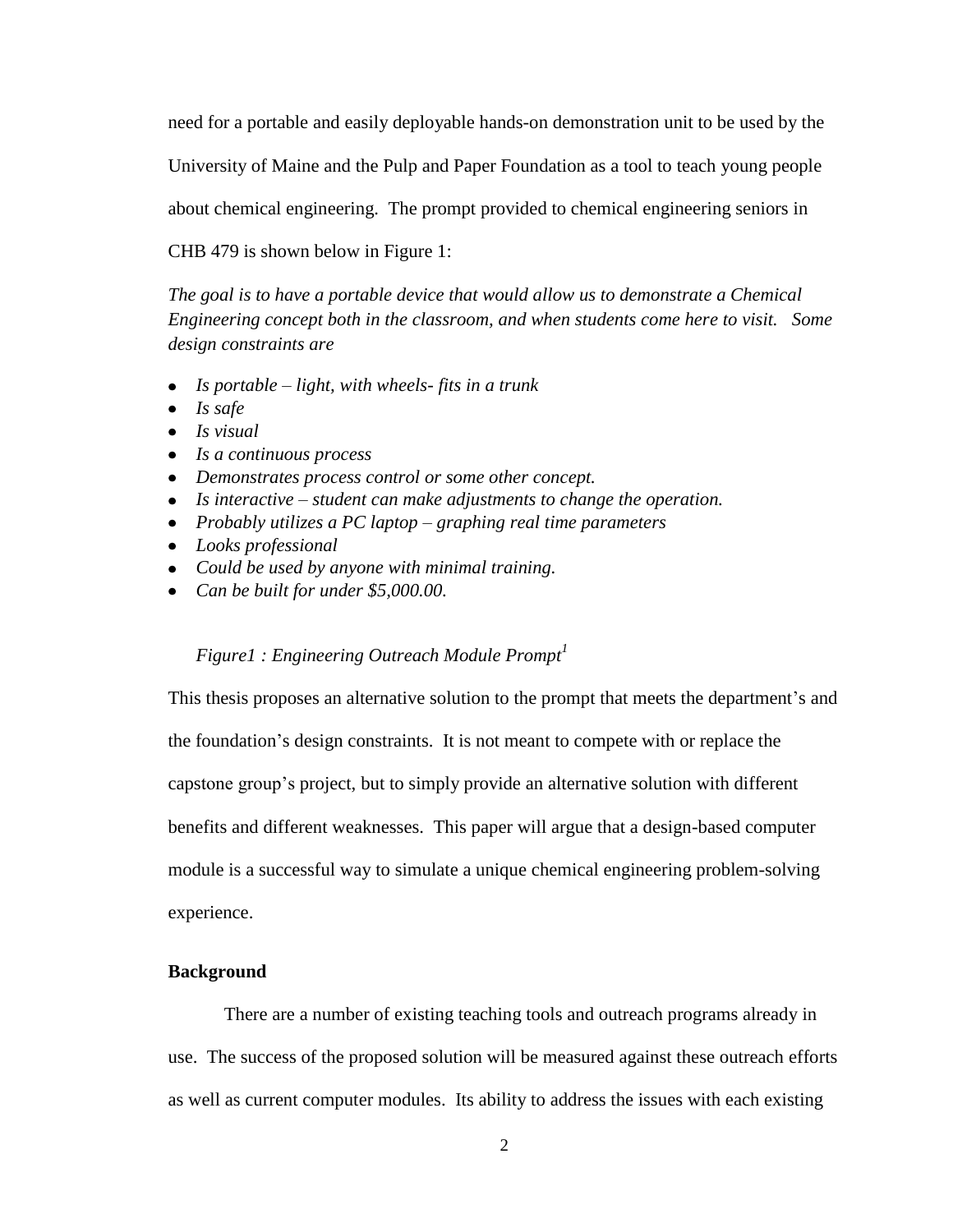program will be the barometer to measure how well it addresses the problem. In order to create a standard for measurement, this paper will analyze existing outreach efforts and teaching modules, propose a new module to address the shortcomings of its predecessors, and assess the new module's ability to address these shortcomings.

One of the largest outreach programs at the University of Maine is the Consider Engineering summer camp organized by the Pulp and Paper Foundation. The camp is a three-day long stay at UMaine with the purpose of introducing students between their junior and senior years of high school to all facets of engineering. In addition to department tours and guest lecturers from all engineering disciplines, the students participate in a series of team-based problem solving activities with the goal of introducing them to the type of challenges they can expect to face as engineering professionals. The camp offers an in-depth look at many different facets of engineering and uses a variety of educational units to interest multiple learning styles. The main issue with a summer camp, however, is the scope. The camp can take a limited number of students, and each year there are many students that apply and are not accepted. There is a tremendous amount of effort that goes into hosting this camp every year, costing the foundation over \$350 per student.

There are efforts within Consider Engineering to simulate the design process. The first of these is the Humpty Dumpty challenge, with gives students a set of materials and asks them to build a device to hold and protect an eggas it travels through the air and lands on the ground. Students are judged on design concept and project performance. Another project that connects much more with chemical engineering is the water boil. Students are given a set of materials and asked to construct a device to boil a set volume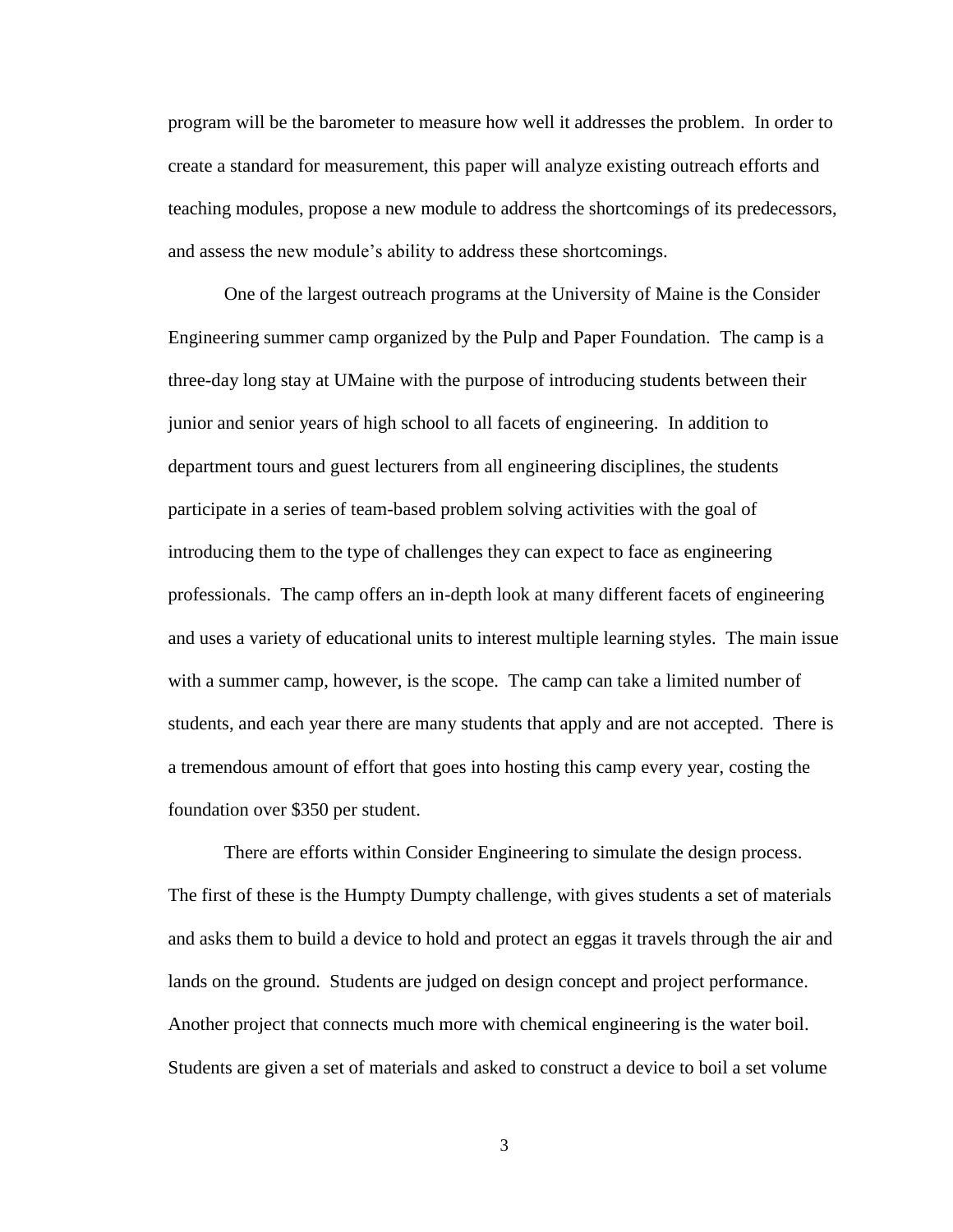of water as quickly as possible using a tea candle as the heat source. The project is welldesigned because it is hands-on for the entire group, makes students work in teams, and is an accurate analog to some chemical engineering problems. The Foundation asks students to rate the effectiveness of the individual programs at Consider Engineering. On a scale of 0 to 4, seminar style speakers rated averaged 2.9, department tours 3.0, and hands on projects and games  $3.4^2$ .

In 2012, the Foundation had 182 students apply for the camp, and 102 were admitted. After the program, 52 matriculated atUMaine, 51 in the college of engineering. A total of 75 students who attended the camp entered a university-level engineering program.<sup>3</sup> The following data were collected by the College of Engineering:

#### *Table 1 : Student Reasons for Choosing Engineering*

| $1101$ to conce I an 2011 (11-001, $11-70$ )                                                                                      |                |     |
|-----------------------------------------------------------------------------------------------------------------------------------|----------------|-----|
| <b>Name of the Program</b>                                                                                                        | Respondents    | %   |
| <b>Consider Engineering</b>                                                                                                       | 19             | 21% |
| <b>High School Tour</b>                                                                                                           | 23             | 26% |
| <b>GEM - Girls Engineer Maine Tour</b>                                                                                            | $\overline{2}$ | 2%  |
| <b>VEX Robotics Competition</b>                                                                                                   | 4              | 4%  |
| <b>GK-12 Sensors!</b>                                                                                                             | 1              | 1%  |
| <b>Summer Internship</b>                                                                                                          |                | 1%  |
| <b>CAD Camp</b>                                                                                                                   | $\overline{2}$ | 2%  |
| Other: lab with sister, SWE, Wind blade challenge,<br>VICA (Mechatronic Competition), Expo, Working with<br><b>Eng. Professor</b> | 8              | 9%  |
| Engineering-related program in high school                                                                                        | 35             | 39% |

**First Year Student's Participation in Engineering Programs Prior to College Fall 2011 (N=351, n=90)**

Source: First year online student survey

The three largest contributors to engineering attendance were high school programs, high

school tours of the department, and Consider Engineering. Almost 40 percent of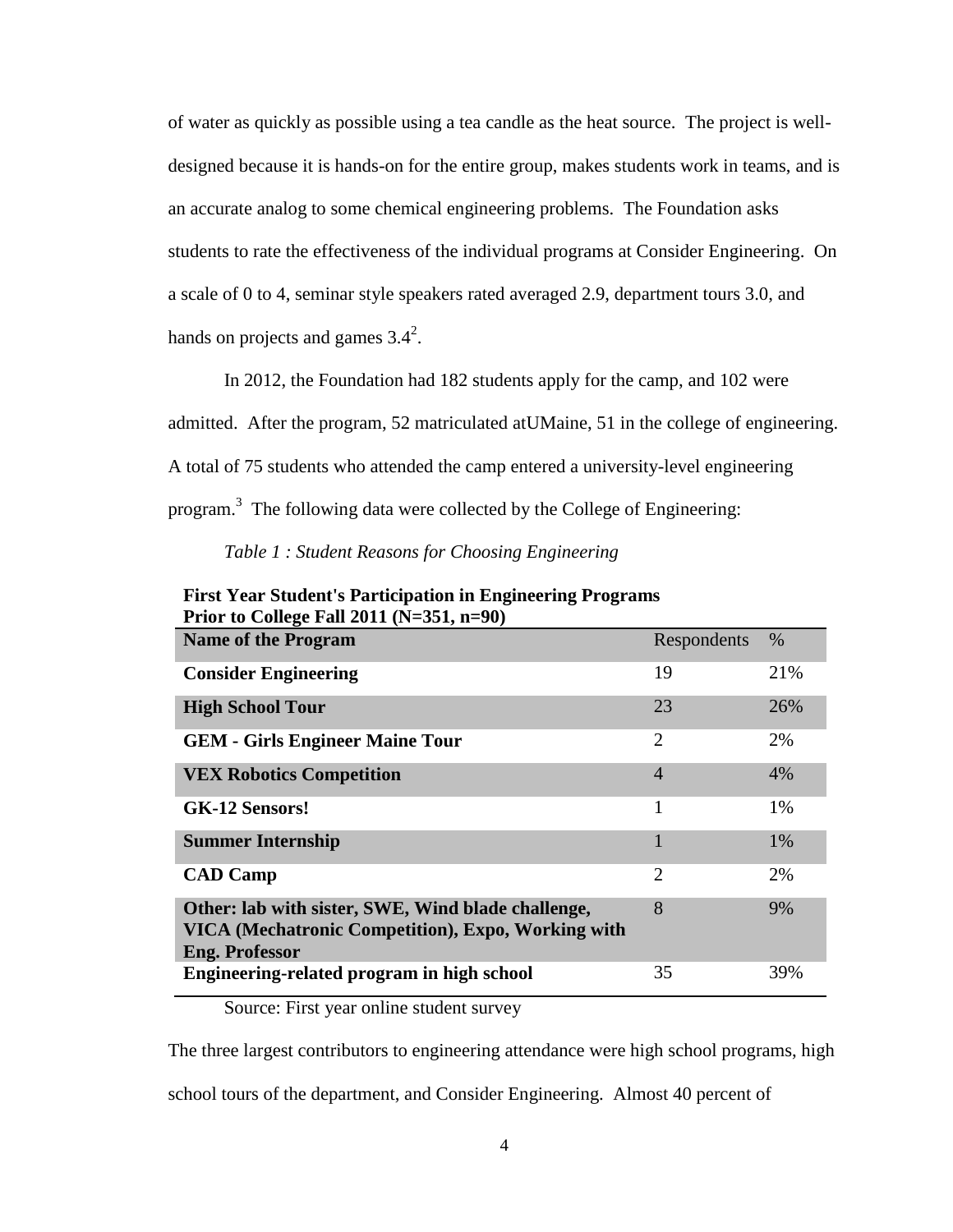incoming engineering students said that high school programs were the largest contributing factor to their decision. On-site high school outreach efforts are one of the most effective and at UMaine probably the least explored way to get students excited about engineering.<sup>4</sup>

This year there is a senior capstone group responding to the prompt given by the Chemical Engineering Department. They have designed a reaction that is controlled by a laptop. The entire project fits in a trunk that is approximately 1.5 ft x 1.5 ft x 3 ft. The lid of the trunk opens to reveal a board with "UMaine" spelled out in clear tubing. The project uses the iodine clock reaction, which is a reaction between iodine and starch that suddenly turns dark purpleonce the starch is consumed. The reacting solution flows through the tubing and at a certain point turns from clear to dark. The reaction rate is widely dependent on temperature and concentration, both of which are controlled by the laptop. The end result is that the laptop can control how much of "UMaine" is spelled out in dark lettering. The intention of the unit is be used in conjunction with a department presentation. Someone would first give a talk about chemical engineering and the department atUMaine and afterward interested students could come up and interact with the demonstration. There are some definite advantages to a physical model. It is more hands-on than a virtual model, and surpasses the water boiling project at representing the type of equipment typically used by chemical engineers. Also, there is something extremely gratifying about witnessing a change that you effected in an actual chemical reaction. The system feels more alive and more personal than a simulation. The system provides an actual experience rather than an analog to one.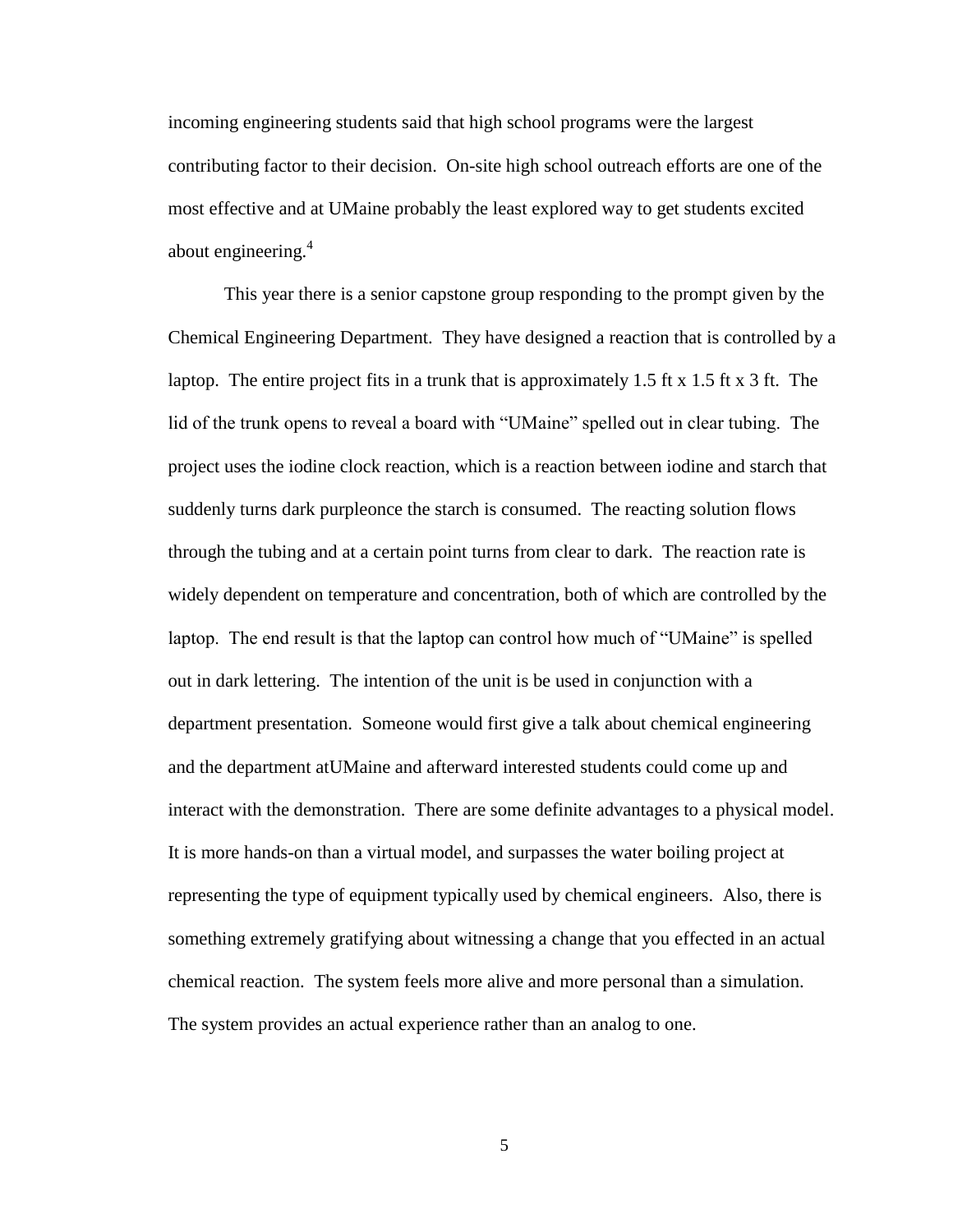In industry, chemical engineers push the physical properties of materials and chemicals to their limits. It is not uncommon for material temperatures in a process to be in the hundreds, if not thousands, of degrees Fahrenheit and at pressures exceeding 50 atmospheres. Processescan includemany processing steps and complex control systems. Therefore it is not reasonable or safe to create a scale model of a typical chemical process to take to classrooms. To get around this issue there have been a number of virtual models created to teach students, both at the high school and college levels, about industrial chemical processes.

As a module to accompany a 400-level college engineering class, the University of Michigan Department of Chemical Engineering created an interactive process troubleshooting simulation. The class is titled *Creative Problem Solving*, and draws on examples from multiple engineering disciplines. The simulation accompanies *Strategies for Creative Problem Solving*, a book written by University of Michigan Professor H. Scott Foglerand University of Toledo Professor Steven E. LeBlanc. The simulation begins by congratulating the user on being hired as an engineer for ChemEng Chemicals and announces that your first job will be to figure out why their styrene process isn't operating properly. The module introduces the styrene reaction and the chemical plant, and describes how to interact with the process. A picture of the process and menu screen are shown below: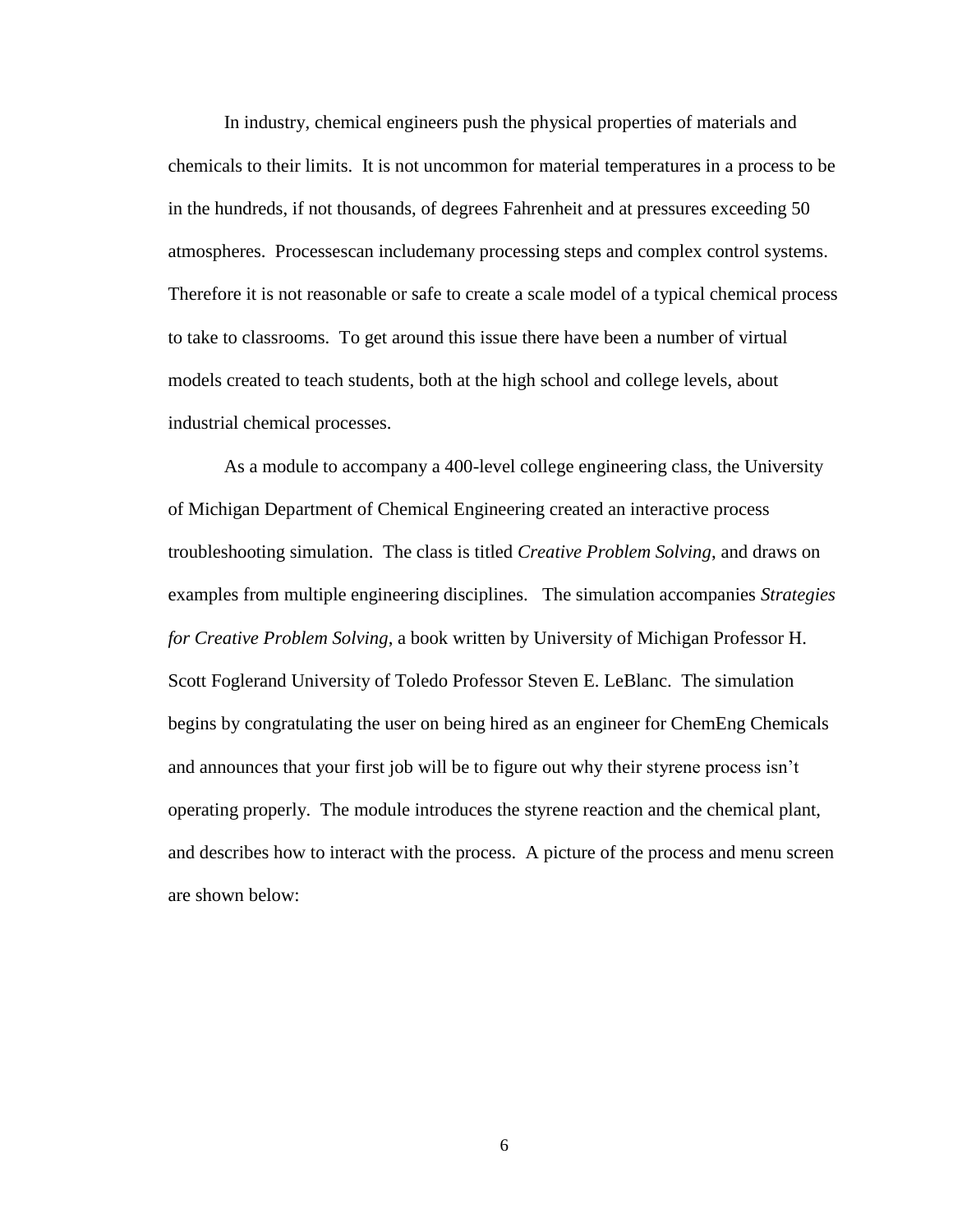

*Figure 2: Sample Screen of Strategies for Creative Problem Solving Module*

Users are told that the properties of the outlet streams are different from normal operation and asked to find the source of the problem. The end goal is to find the solution while spending as little as possible on tests. Users may click on any piece of the process to learn more about its operation and can, for a fee, run tests to check temperatures, pressures, concentrations, and other variables. The model is quite complex, and a basic pre-understanding of chemical engineering equipment almost required. The model succeeds at giving a realistic representation of a typical problem that engineers face in industry, but the complexity of the system can be daunting. For example, there are 28 screens of information before the user can start interacting with the process.<sup>5</sup> The program succeeds in supplying a real life example and a complicated problem solving challenge, but requires a large introduction before the problem can be approached.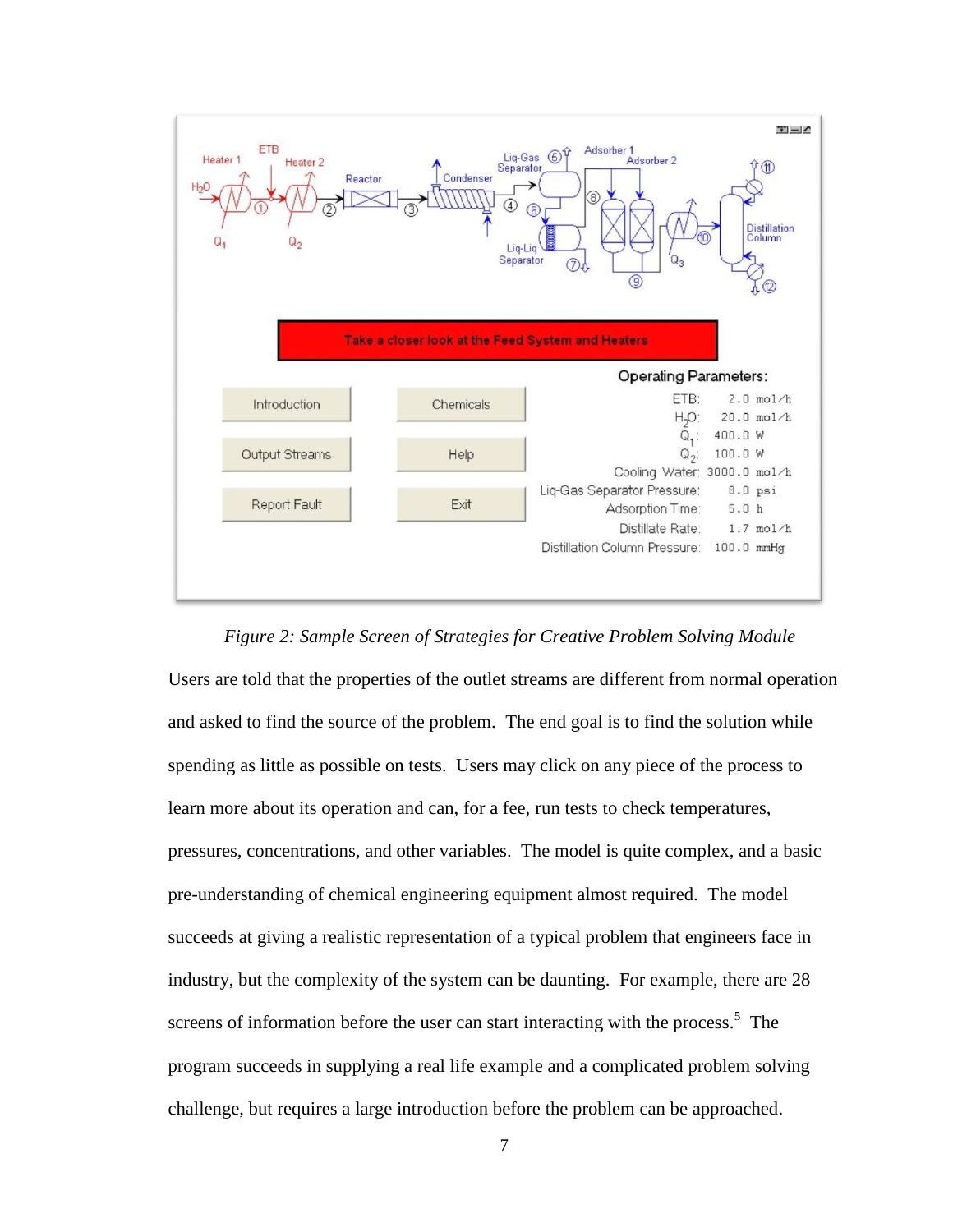Mr. DwaneHutto, project manager at the University of Maine Forest Bioproducts Research Institute, has done a lot of work creating a computer simulation that models achlorine dioxide  $(CIO_2)$ mill. The simulation is aimed at high school level students and is meant to accompany a presentation. Students are asked to optimize the given process and are required to do some simple engineering calculations in order to do so. The model runs in a program called VisSim that is used to create mathematically rigorous process simulations. A VisSim file viewer is available as a free download on the company's web site. The application is shown below:



Figure 3: Sample Screen of the ClO<sub>2</sub> Mill Optimization Program

 The program presents the user with a process schematic, sliders to change input values,and a readout of the process performance. The simulation runs constantly, so that a change in a slider causes and immediate output reaction. During the presentation, students are required to convert mass flow into molar flow, and are taught a simple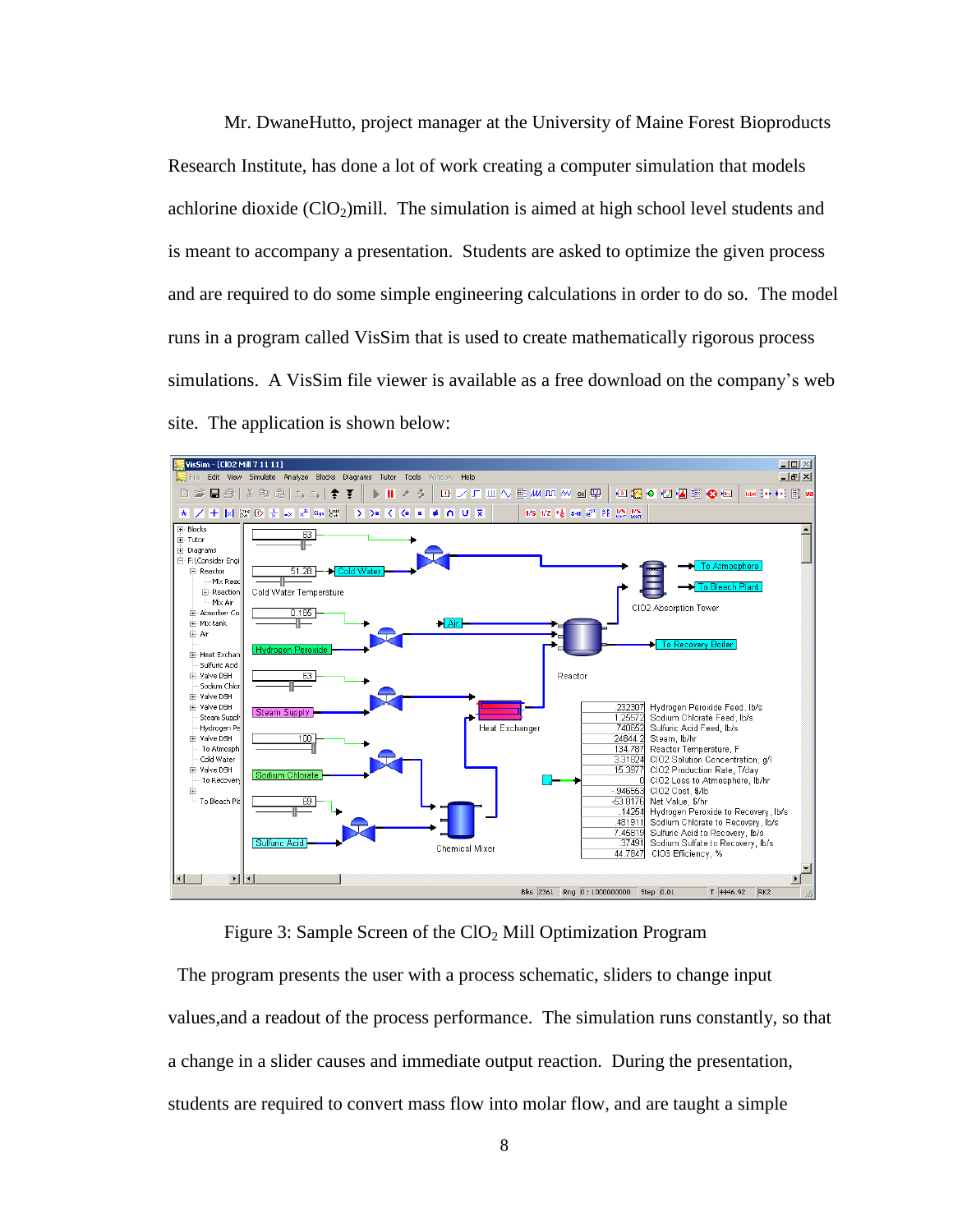optimization technique used to find minimum and maximum values given a series of trials. Much like the University of Michigan's module, the program provides a realistic industrial process and typical engineering problem. Since Mr.Hutto can present the program and provide help and feedback throughout the process there is no need for wordy introduction slides.<sup>6</sup>

Each of the current modules and programs for introducing high school students to chemical engineering has advantages and drawbacks. Programs hosted on campus provide the most comprehensive explanation of engineering, but require that students come to visit and are limited in capacity. Exercises like the water boiling project are interactive and are a good introduction to problem solving skills, but do not paint an accurate picture of what chemical engineers do in industry. The portable module designed by the capstone group addresses the portability issue and provides a more realistic picture of a chemical process, but is still limited by its physical size and safety constraints. Computer modules are good at painting a big-picture style problem and realistically representing engineering problems, but each requires downloading andinstalling an external program and requires lengthy introductions or instructor supervision. The programs used by the University of Maine extensively portray the problem-solving aspect of chemical engineering, but the design process receives little to no attention. Three of the staple engineering classes, Unit Operations 1 and 2 and Reactor Design, deal with the design of engineering equipment. Courses such as CHE 478, Analysis, Simulation, and Synthesis of Chemical Processes, and CHB 477, Elements of Chemical Engineering and Bioengineering Design, are two senior classes that deal heavily with process design and optimization. With design being such a focus in the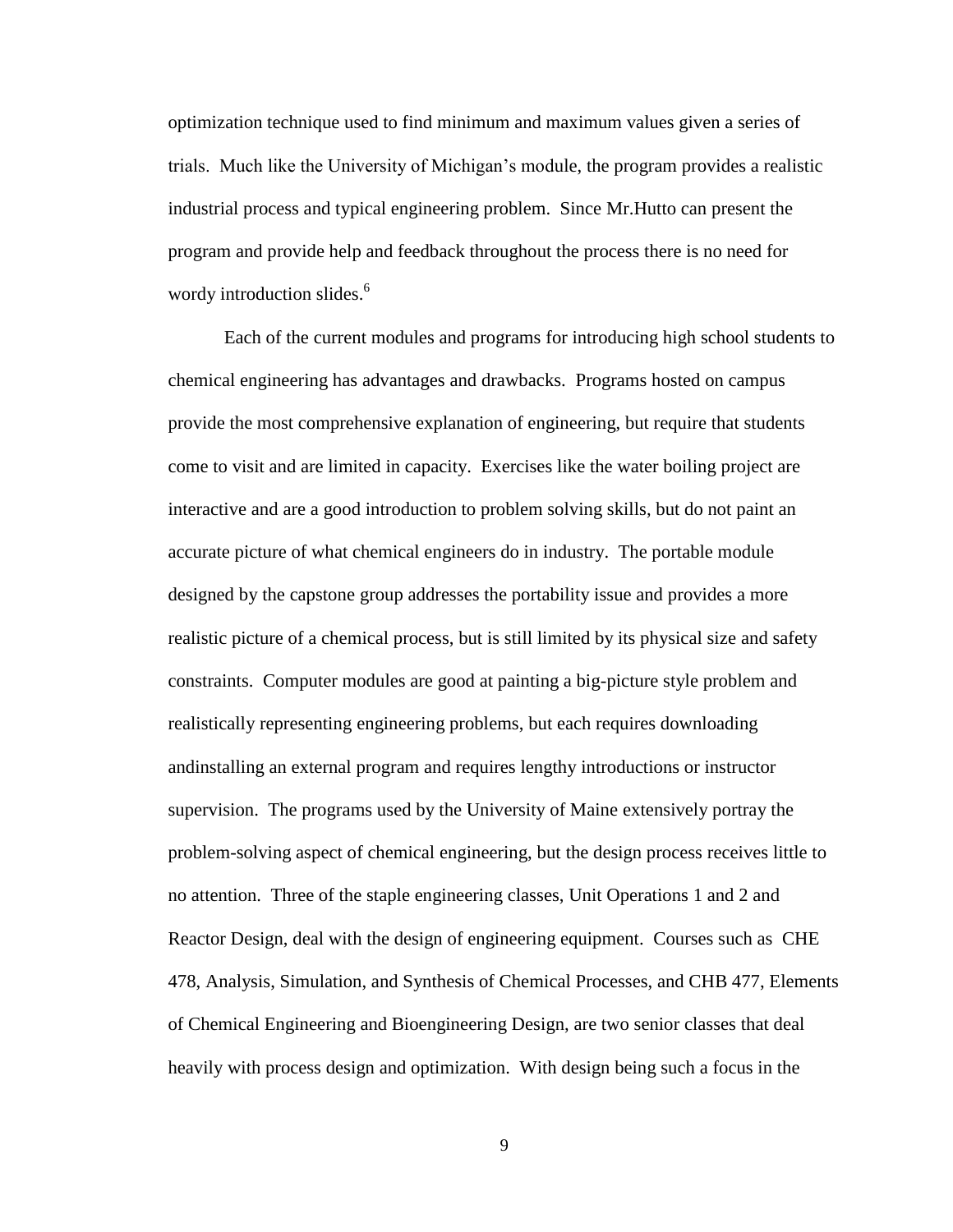chemical engineering curriculum, it makes sense that efforts should be made to portray the design process to prospective students.

#### **Proposal**

Formulating a hands-on engineering problem is not an easy task. Engineering concepts build on one another very vertically. Introducing a full-scale industrial process to a high school student is like driving them to the top of Mt.Washington. The view may be pretty but they will never really understand what makes the summit so special until they climb the mountain themselves. The goal then becomes to present the student with a hill, nothing too challenging but enough to give them a taste of the climb. The climb augments our understanding of the summit's beauty; we see our efforts reflected on the slopes of surrounding mountains and recognize the cost paid to enter a sacred place. In order to convey the beauty in a creative engineering solution, you cannot carry someone to the top of the hill. They must experience a taste of the price that must be paid. They must have a part in the solution. The goal of the proposed application is to provide this experience.

In order to facilitate such an experience, the program will be design-oriented. Current computer modules either focus on troubleshooting or optimizing an existing process, or looking at the operation of a single unit. These concepts are certainly a large part of what chemical engineers do, but by no means do they represent the entirety of the profession. The existing programs teach process optimization and troubleshooting in great detail but do not allow students to experience process creation. Modules that look at individual pieces such as reactors, distillation columns, or heat exchangers quickly move past the general concepts and are perhaps better aimed at college students currently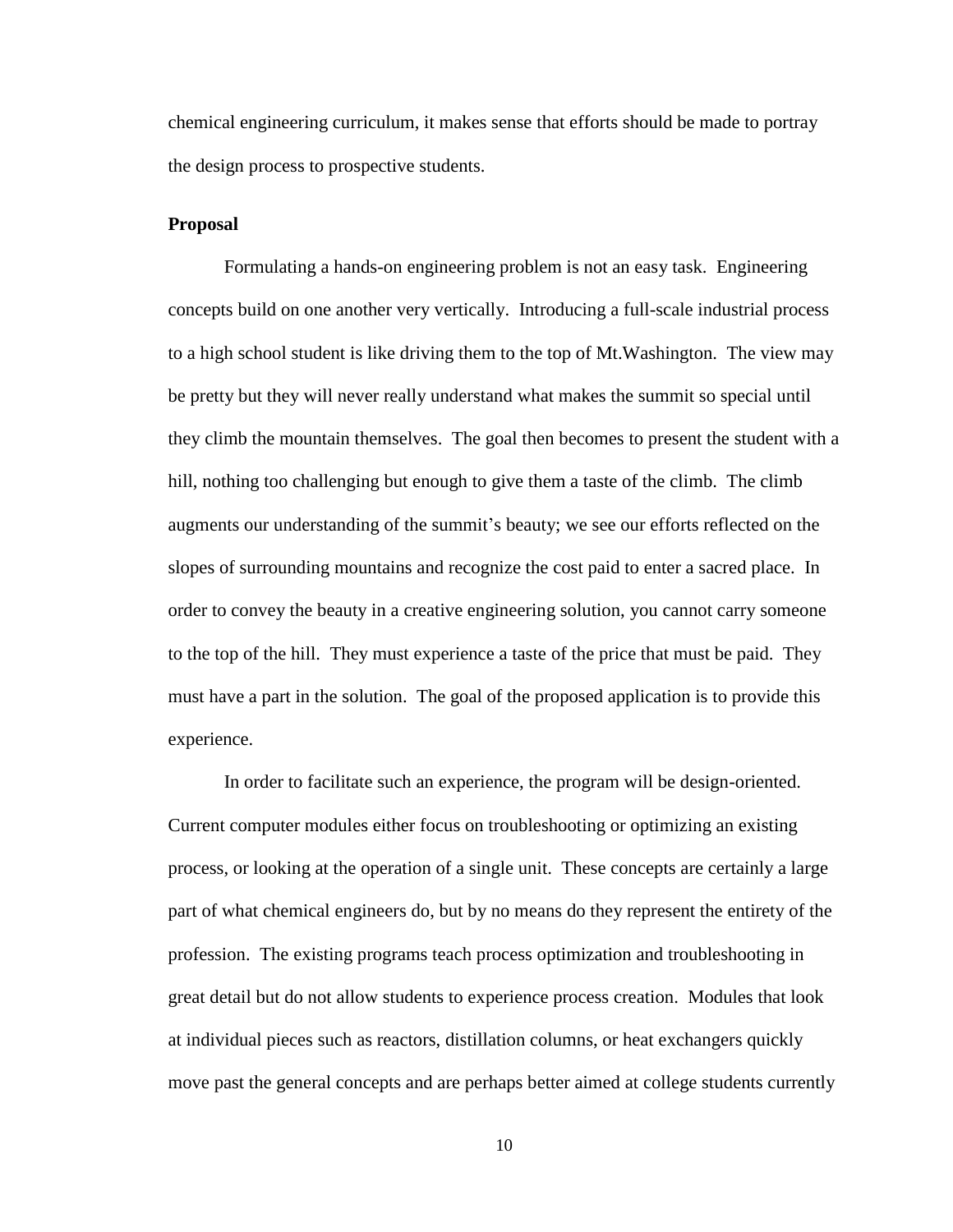taking classes on those operations. Very quickly it becomes necessary to know the math behind these operations in order to optimize them. If it's not necessary to know the math then the exercise degrades into nearly aimlessly changing values until the desired optimization is achieved. For this reason, the pieces of the designed process must interact with each other as to encourage project understanding.

The module will be digital. This choice was made to address portability and scope. A physical model must either be a permanent installation requiring campus visits or must fit in a trunk small enough to be carried in and out of schools. A program can fit on a flash drive or CD and requires no device larger than a laptop. It has no moving parts, requires no maintenance, and always operates the same way. There is no cost to run a computer program and it doesn't break. The electrical components and chemical engineering elements are very intricate and could be easily damaged during travel. Physical demonstrations are limited by the temperatures, pressures, and materials that are safe to bring into a school. Also, if the module is to fit in a trunk then both electricity and chemicals must coexist in that small space. It is possible to keep these two separate but that depends on the physical integrity of the module that could be compromised after bouncing around in the back of a vehicle. Physical demonstrations can only be hands-on for a few students at a time. In Maine, there is a laptop for every student from  $7<sup>th</sup>$  grade until high school graduation. If a program could be run on one of these computers, each student could have their own module. This makes the programs compatibility with these computers an important design constraint.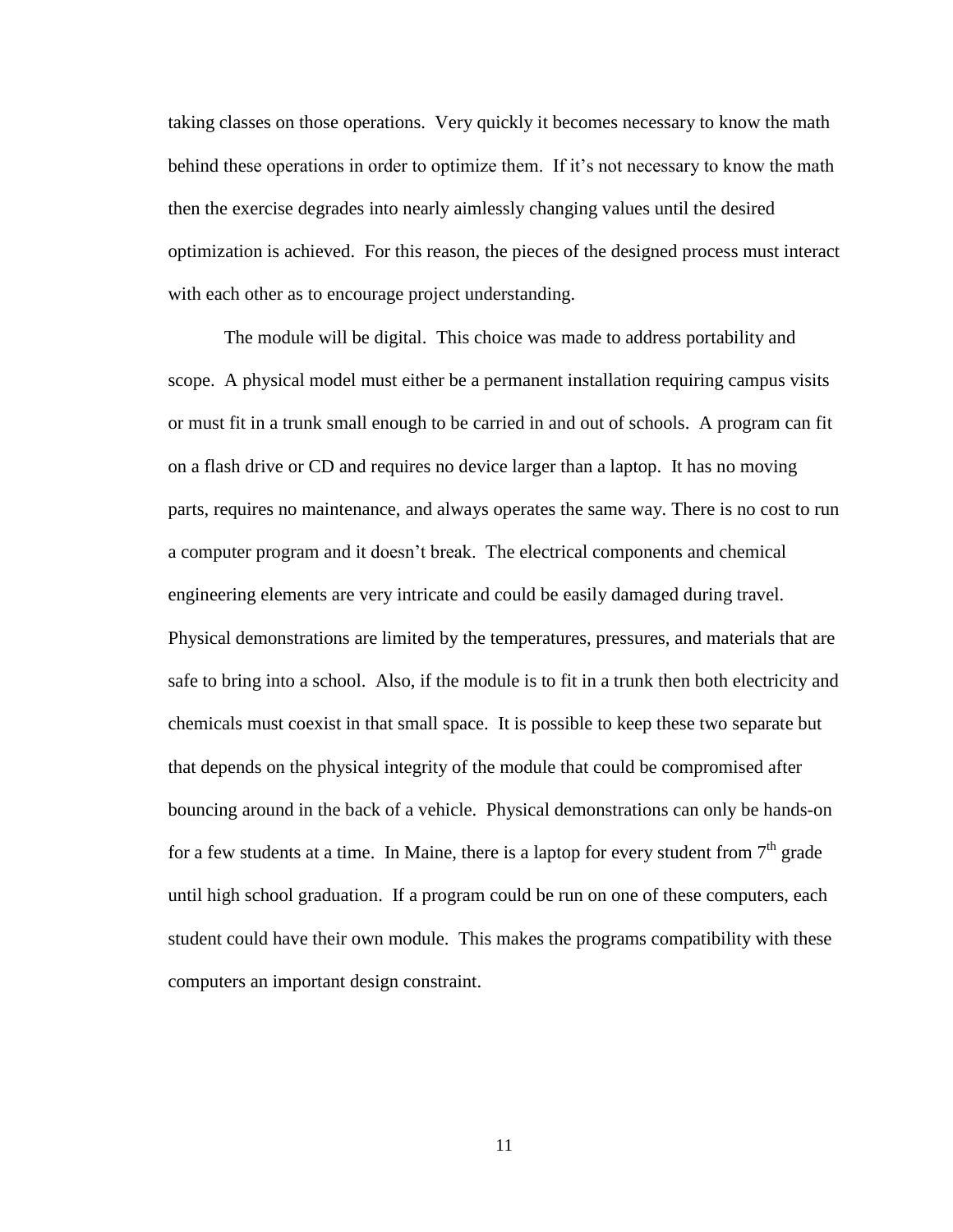#### **Solution**

The end product is a web based process simulation module. The program is written inJavaScriptand imbedded in HTML. The program can be viewed by any web browser that supports HTML 5, which includes Google Chrome, Firefox, and Safari but not some versions of Internet Explorer. This means that the application could be easily viewed on a high school computer without worrying about whether or not the controls placed on the laptop by the school permit installations without admin permission. The program uses a JavaScript library called Kinetic JS which allows for the easy creation of shapes and pictures. The library is included in the program files rather than remotely accessed over the internet so that if it is ever taken down the program will still work.

The reaction chosen for the module was the Haber cycle. The Haber cycle is a process that reacts  $N_2$ (nitrogen gas) and  $H_2$  (hydrogen gas) over a catalyst to form  $NH_3$ (ammonia), a common fertilizer. The reaction is both exothermic and reversible. In the model, some liberties were taken with the process. The math used in each unit operation is similar to the real life equations but none are exact. The reactor equations for CSTR (continuous stirred tank reactor) and PFR (plug flow reactor) follow the proper design equations for a reversible exothermic reaction, only the conversion is dependent upon the reactor volume rather than the catalyst weight as it would in real life. Also, the true Haber cycle uses a condenser to separate ammonia from the unreacted gasses since the boiling points are so different. This model uses a distillation column because it is a more interesting and complicated process step and allows for an incomplete separation of the components. The separation performance is calculated using the Kremser method to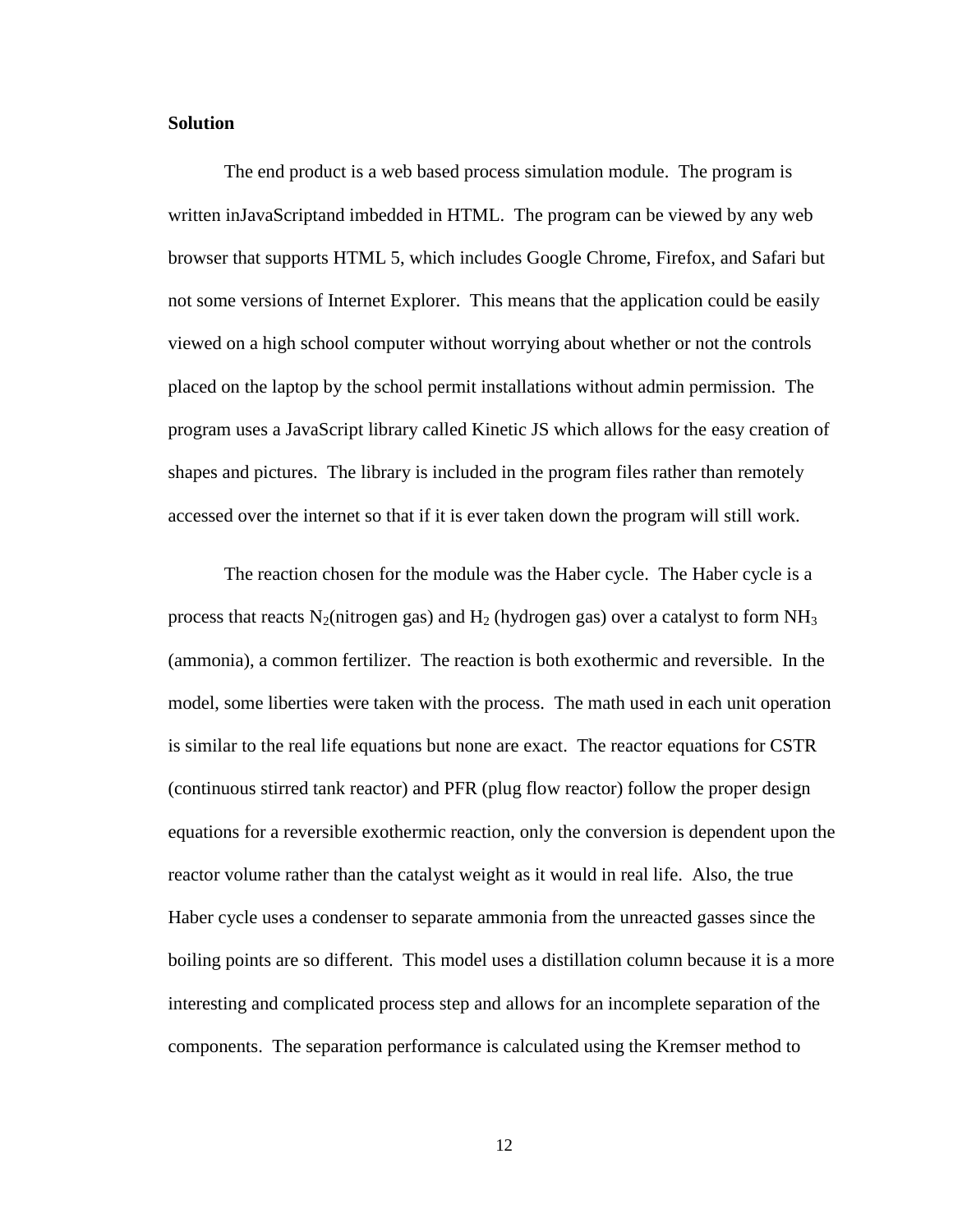determine stage compositions. Equipment costs are accurate, but chemical values are not.

The module begins by prompting the user with the problem statement. These windowsare shown below:



*Figure 4: Problem Prompt Screens*

The window includes the project goal; produce and sell ammonia fertilizer to make the most amount of money after one year. The simulation presents the general reaction and tells the user that the reaction favors ammonia at high temperatures. It also mentions that ammonia purity affects how much the product can be sold for. Upon closing this prompt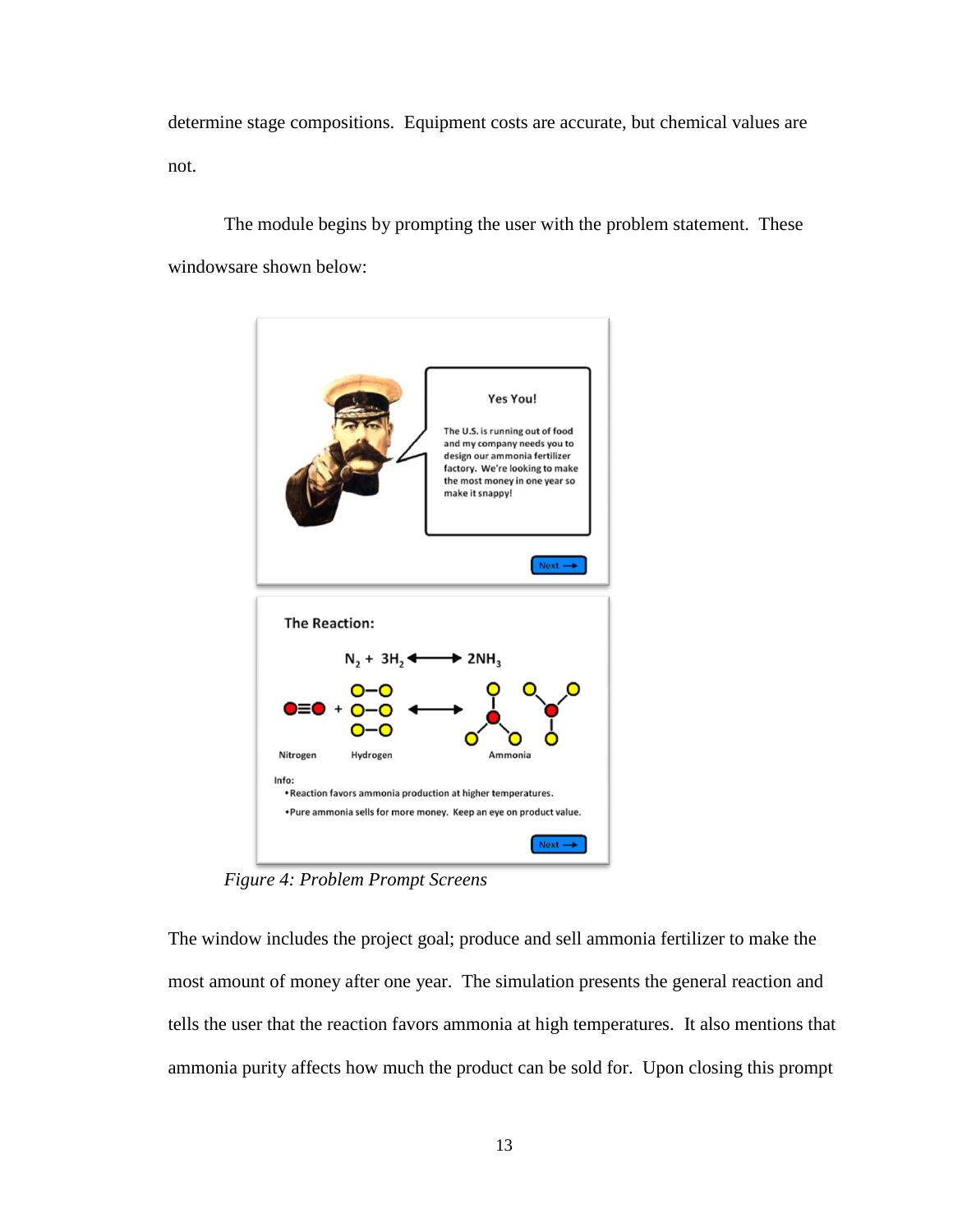a second prompt appears explaining simulation mechanics. This window is shown below:



*Figure 5: Program Explanation Screen*

Rather than explaining each piece of equipment beforehand, students are allowed to discover more about each piece throughout the process. The information presented about each piece of equipment is helpful for building and optimizing the process but is not necessary. A trial and error approach could also yield a well optimized solution. The only place where students are asked to do math is at the reactant feed. Nitrogen and hydrogen are reported in mass flows, which means that simply feeding three times the hydrogen, as the reaction equation suggests, will yield a lot of un-reacted hydrogen. The math for converting mass flow to mole flow is explained in the help file for reactant feed.

Once the short introductory screens have been viewed, the user may interact with the program. When the mouse is moved over the menu bar the figure slides down to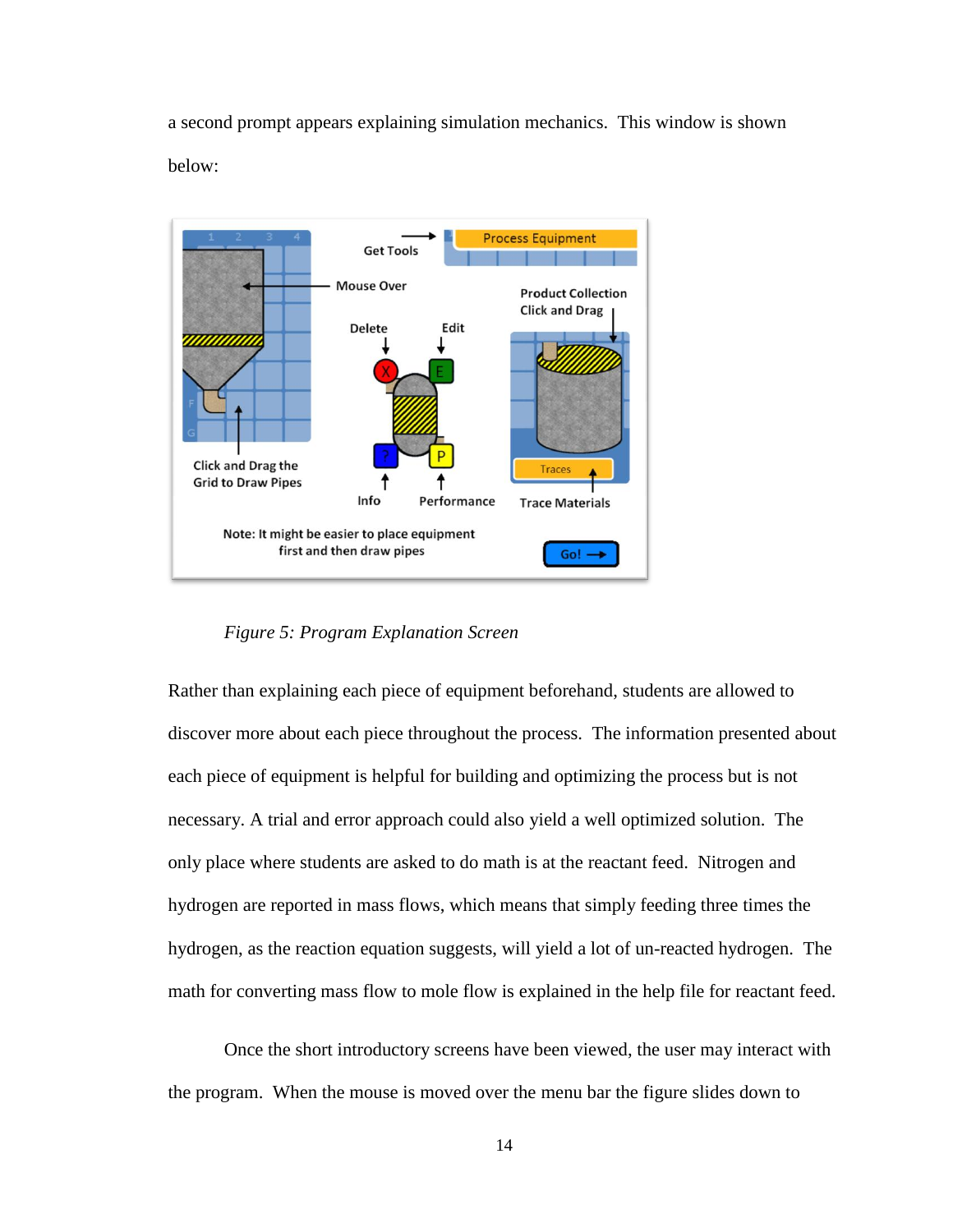present the various pieces of equipment available to the user. Placing the mouse over one of these pieces changes the shape of the pointer to insinuate that the object is clickable. Clicking the piece places it in the grid where the user can drag it wherever he or she may choose. The first few processes assembled may not even produce ammonia at all. Students are not expected to know how each piece operates and may need to examine the help files in order to recognize that a reactor is used to alter materials and the column is used to separate them. Each piece of equipment has four functions associated with it. The first is that it can be removed by clicking on the x button. Second, the piece may be altered by clicking on the E or edit button. This allows the user to change the items size or utility. The third is the P or performance button, which provides feedback on the equipments operation. Clicking on this button pulls up a screen that reads the inlet and outlet properties, certain internal variables such as conversion or a chart of tray concentrations, and the overall equipment cost. Lastly there is a "?" or info button that provides a screen informing the user about what the piece is and how it operates. Any piece may be removed allowing for alterations, and there is no limit to the number of pieces a student may use.

In order to see how the process pieces could be used to reach a creative solution, we will first look at how those pieces operate. Figure 6 below shows the primary pieces of process equipment.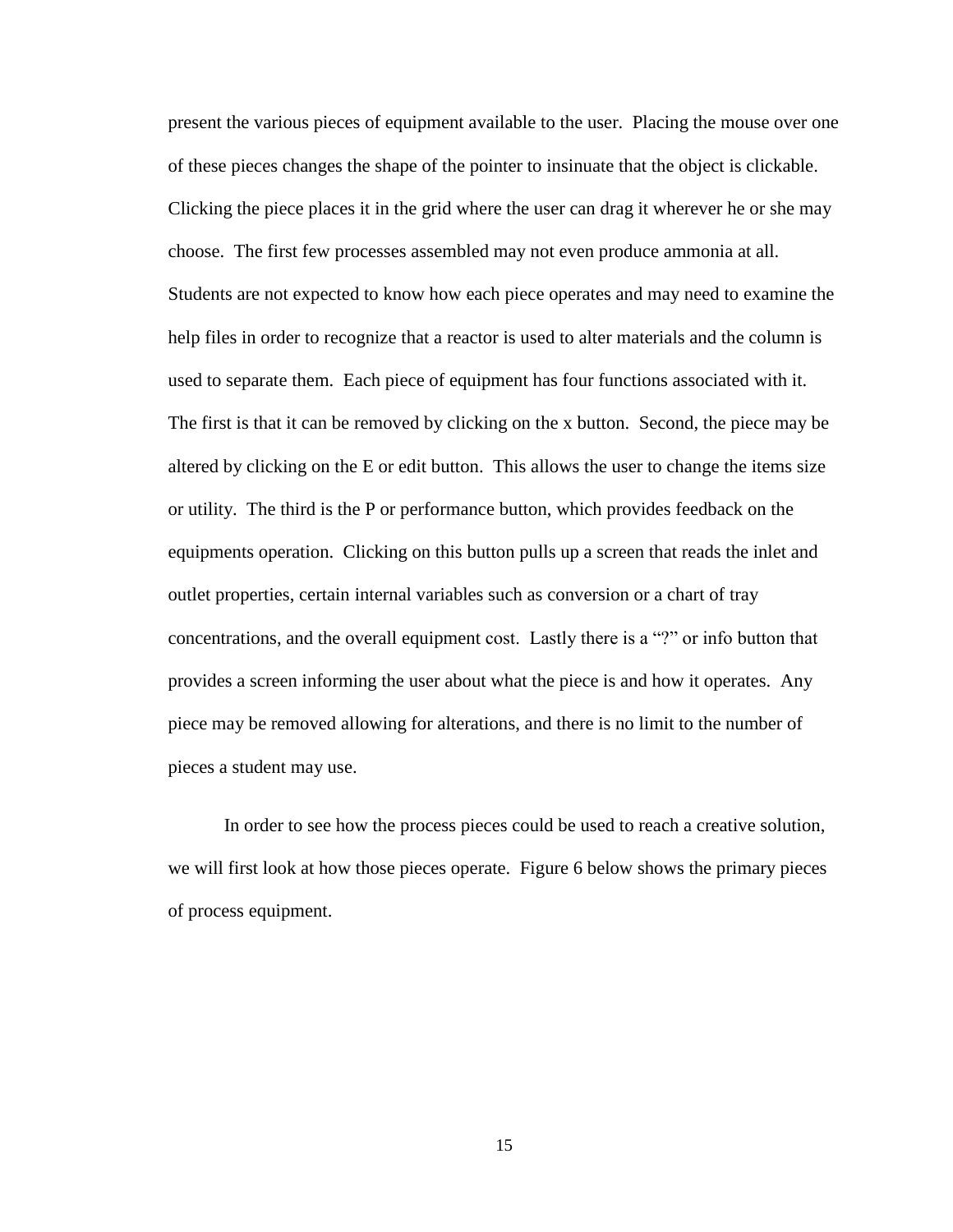

*Figure 6: Process Equipment*

The first piece of interest is the heat exchanger. In this application, the heat exchanger's only function is to heat the stream. The reaction will not take place if the temperature in the reactor is less than  $250^{\circ}$ F. The feed temperature is  $70^{\circ}$ F so it is absolutely necessary to use a heat exchanger at some point in the process. The performance or ability of the heat exchanger is dependent upon the exchanger's area and steam flow utility. Increasing either of these values makes materials leaving the exchanger hotter.These principles are described to the user in the exchanger's help file.The next piece is the reactor. The reactor converts nitrogen and hydrogen into ammonia. If the stream leaving the reactor is hotter than 600 $\degree$ F, the reactor will explode. Since the reaction is exothermic, or produces heat, it may be necessary to cool the reactor using the coolant utility to prevent explosion. The primary variable controlling the reactor's operation is its volume. Increasing the volume will increase the nitrogen conversion, which is the proportion of nitrogen that reacts to form ammonia.

Next is the distillation column. The distillation column is used to separate ammonia from un-reacted nitrogen and hydrogen left behind by the reactor. Operating the column is similar to boiling sea water; the salt stays in the boiling water while the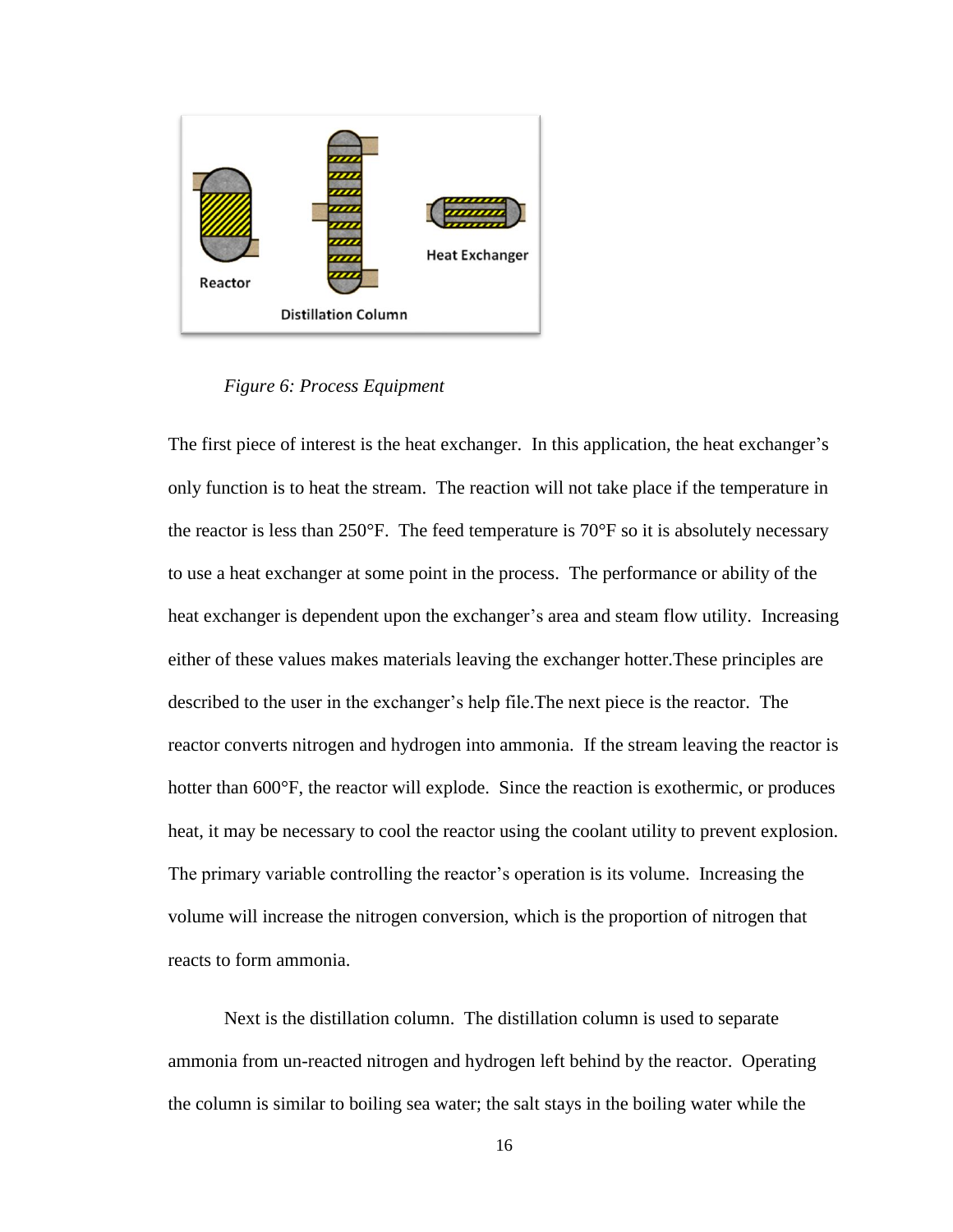water vapor can be condensed and is safe to drink. The problem is that not all chemicals operate in this way. Usually, boiling a solution only concentrates one of the chemicals. A distillation column basically boils these chemical multiple times so that the "light" chemical comes out the top and the "heavy" chemical leaves through the bottom. The number of stages or trays in the column is equivalent to how many times the boiling process occurs. This isn't really how the physics is taking place but it's a decent analog. The column in this program has three parameters. First, increasing the number of trays makes chemicals coming off the top and bottom more pure. Next, is the feed tray may be moved up or down. Changing the feed tray alters how many concentrating steps the "light" and "heavy" chemicals go through, altering the separation. In essence, the further the feed tray is from the top or bottom, the more pure that stream will be. The third is column diameter, which increases tray efficiency allowing each stage to separate chemicals better. Again, this does not follow the physics perfectly. The important thing to take away from the column is that it is a separation step.The more trays and the larger the diameter, the more pure the top and bottom streams become.Since the nitrogen and hydrogen leaving the top must go somewhere, there is a trash can included to send these materials to waste management.

Nitrogen and hydrogen are fed to the system from the hopper, which appears on the left side of the screen (visible in Figure5). The ideal ratio is to feed one pound of hydrogen to five pounds of nitrogen. This is explained to the user in the hopper's help file. The end goal of the system is to make the most amount of money after one year. That being said, everything in the simulation except pipe costs money. There is a charge per pound for nitrogen and hydrogen. Steam for the heat exchanger and coolant for the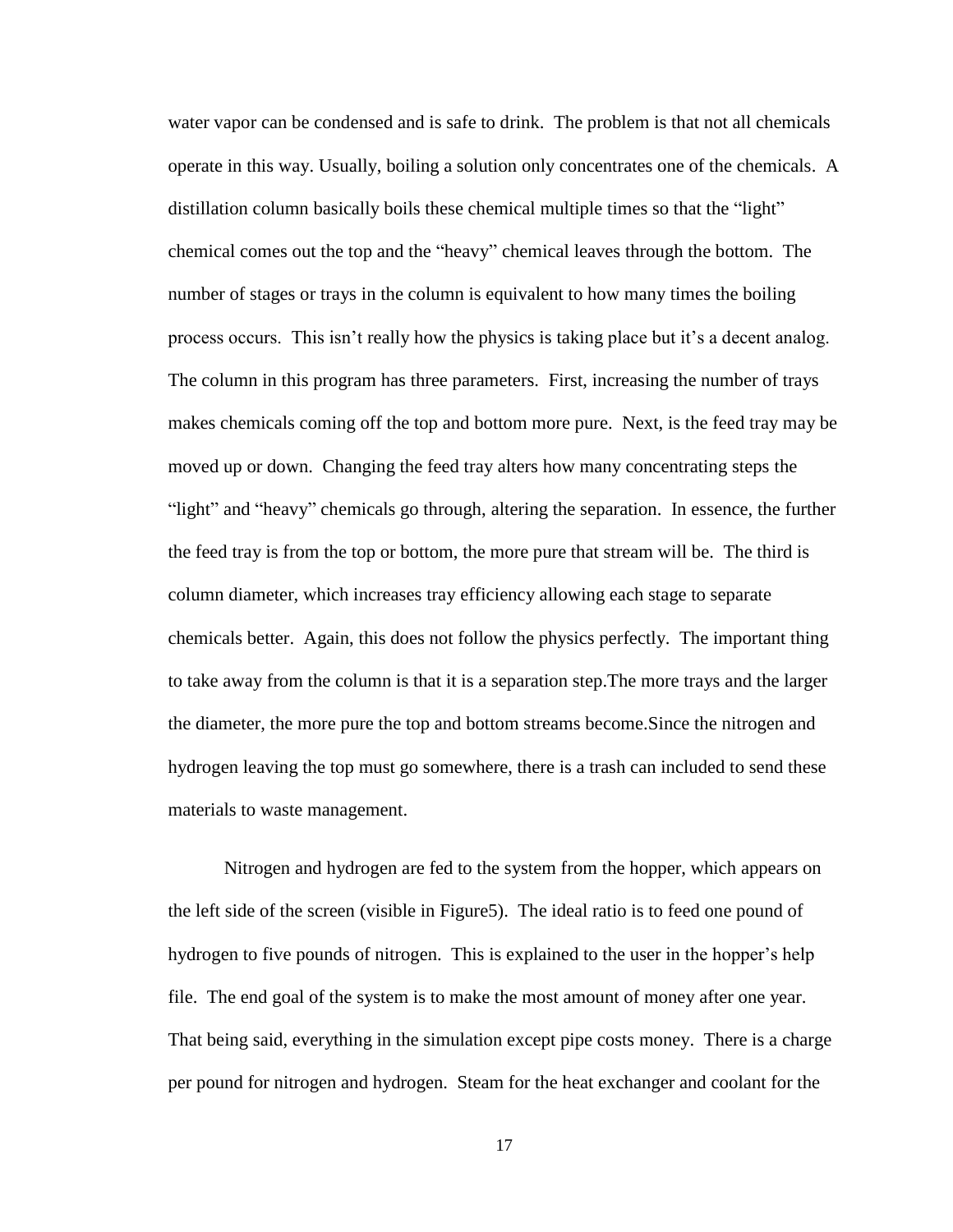reactor also cost money. The larger a piece of equipment is, the more it will cost. The more pure the ammonia, the more it can be sold for. The total money made from selling ammonia is the income, which is subject to a 35% tax rate. Once a process is complete, meaning that there are no unconnected pipes, the simulation can be run. Running the simulation exposes a report card detailing the system's economics. The first time around, the system will probably not be very profitable. This is where the tuning comes in. The user may go back to each of his or her pieces and change any parameter they like. They can view how each piece performed on the previous run to help decide if a reactor needs to be larger or if a column needs more trays.

The one piece not mentioned above that is perhaps the most important is the Tshaped pipe. The T-pipe is a crucial piece because it allows for the merging of streams. If the separator is used, the T-pipe opens up a large variety of process designs. Without a way to combine streams, the design process becomes connecting piece 1 to 2 to 3 to 4. Since the T-pipe breaks the process' inherent linearity, it is potentially a large source of process diversity. Piece 7 can now lead back to piece 3 and so on. The ability recombine streams allows for a creative use for the waste stream of un-reacted nitrogen and hydrogen. Multiple separations can be used to feed back more nitrogen and hydrogen increasing ammonia production and process profitability. Through a creative use of heating, reacting, separating, and mixing the user can build and test a variety of process designs.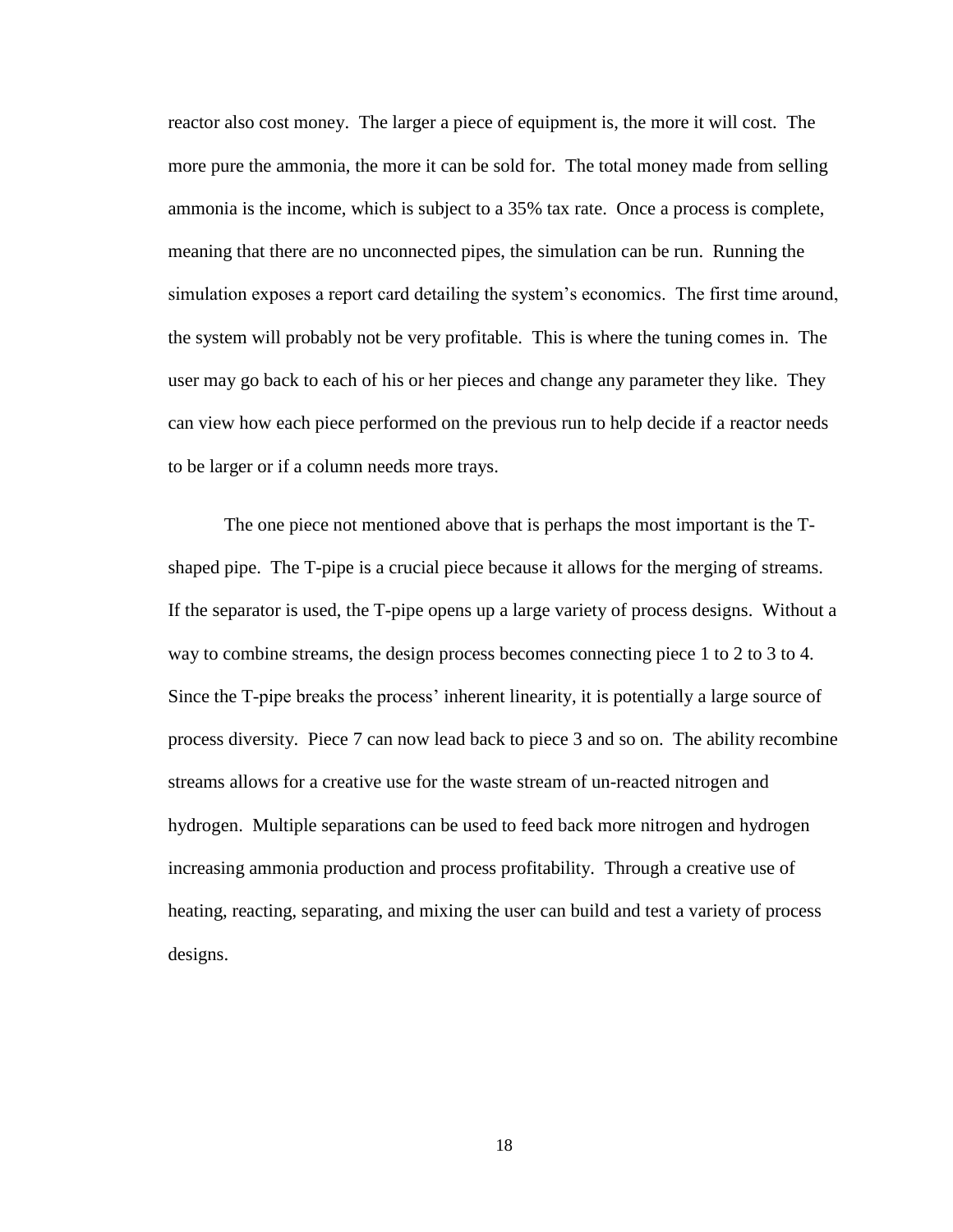# **Example**

The open-endedness of the module creates a system where many different solutions can produce high net profits. Some students may approach the problem by using many operation steps while others might choose a simple process and spend more effort getting equipment sizes just right.Two sample screens for comparison are shown below:



*Figure 7: Sample of Completed Project A*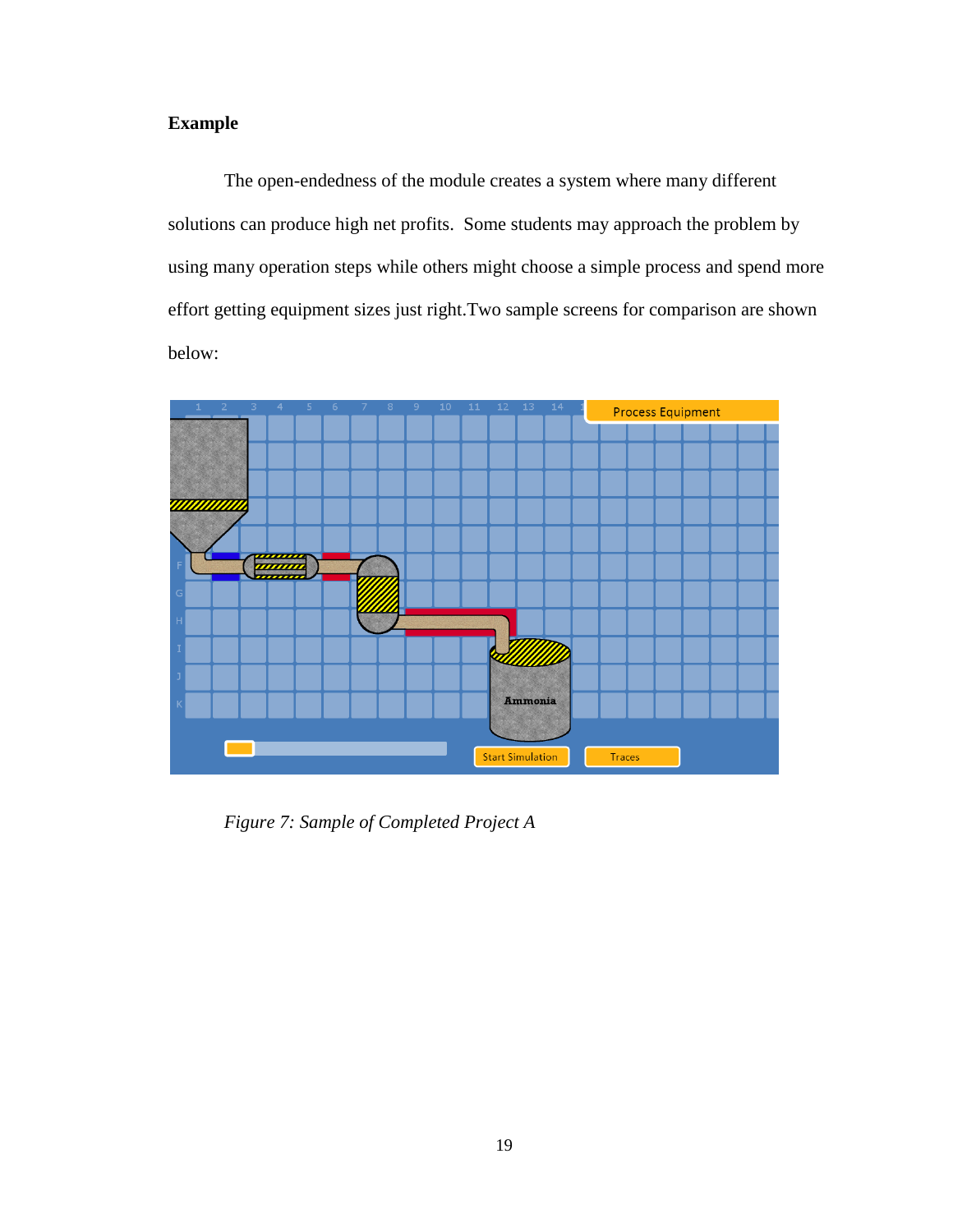![](_page_24_Figure_0.jpeg)

*Figure 8: Sample of Completed Project B*

First let's look at process A. This student predicts that a simple process will be less expensive and has gone with the bare minimum. From left to right, their process contains a heat exchanger and a reactor. To get this system to be profitable, it is necessary to change the feed flows of nitrogen and hydrogen to the 5 to 1 ratio mentioned before, increase the heating capability of the reactor by raising the steam flow rate or increasing exchanger area, and changing reactor size to consume more of the reactants. Since they have few pieces worry about, they can focus on making small changes in exchanger and reactor size to gradually increase net profit.Eventually, this system results in around five million dollars profit after one year.

Student B believes that a more complex system will yield better results. He or she is clever, and realizes that un-reacted nitrogen and hydrogen can be separated using the column, seen far right, and then fed back into the reactor using the T-pipe. It will be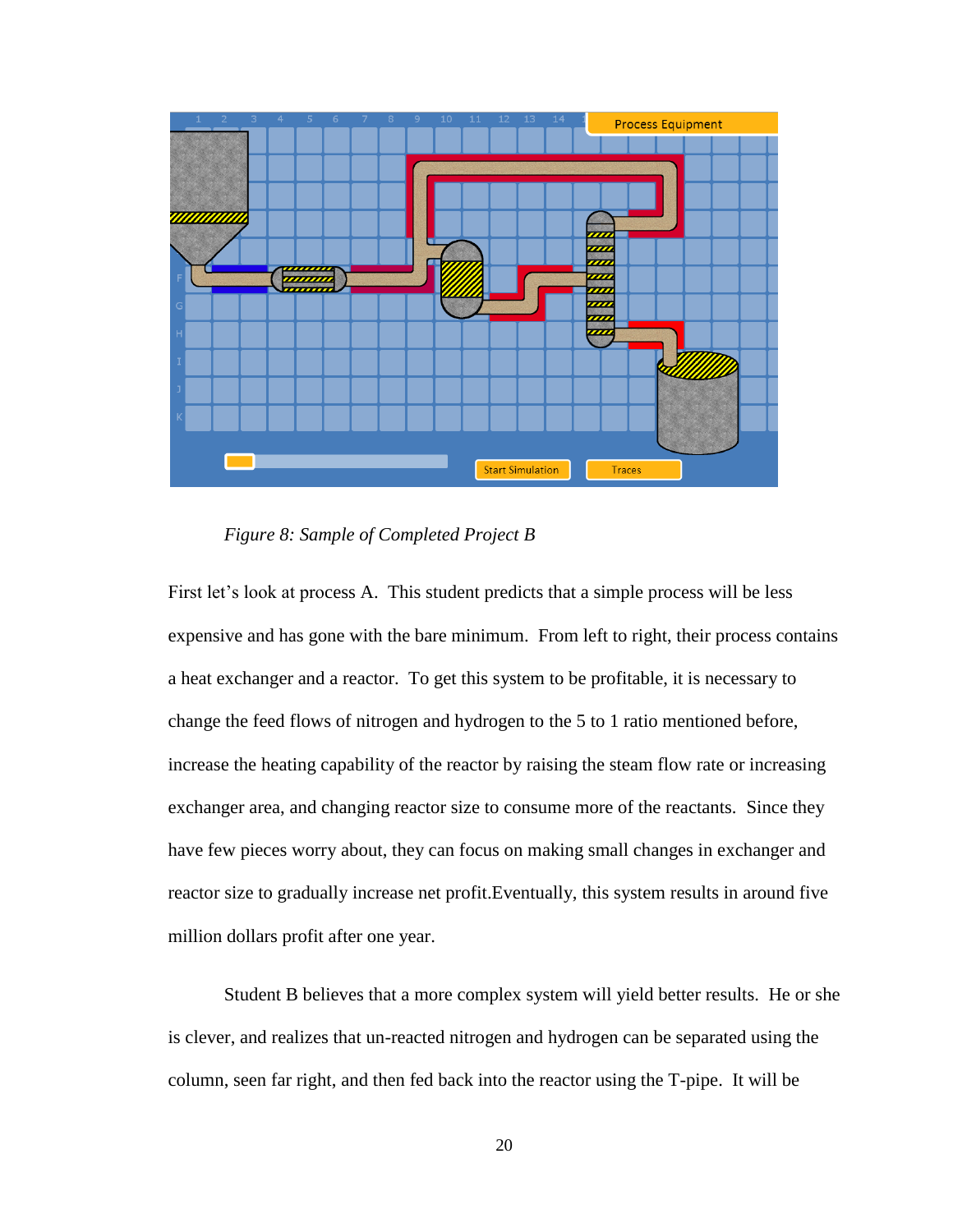harder for this student to balance the sizes of all the equipment. The more pieces in a process, the more those pieces begin to act on one another. Changing one piece could throw something off down the line. Even with the basic recycle scenario student A has created, he or she may have to jump between tuning the reactor and distillation column a few times before the system begins to settle on a maximum net profit. In the end, student A will be probably be able to get closer to six million dollars after one year. Perhaps he or she will try adding more reactors and distillation columns to see if they can increase the profits to seven million dollars. In this way, interaction with the simulation breaks down into a cycle of building, testing, changing, retesting and rebuilding.

The program intentionally provides no examples so that the simulation is truly a blank slate. There are some hints that talk about temperature and product purity to give some guidance but in the end the process design must come from the user. The purpose of the module isn't to teach the user how chemical engineering equipment works. If students forget everything about reactors and distillation columns the module is still a success if they remember what the design experience felt like. Since people will interact with the simulation in their own way, the design experience will be different for everyone.

The color of the pipes in Figures 7 and 8 represent the temperature of the materials within. This can be changed to represent the concentration of individual chemical components. The module is similar to the University of Michigan's in that you can examine each of the pieces, but provides more exploration tools. Each piece of equipment offers its own set of editable size and operation parameters, performance readouts that let the user know what's flowing in and out, values of internal variables,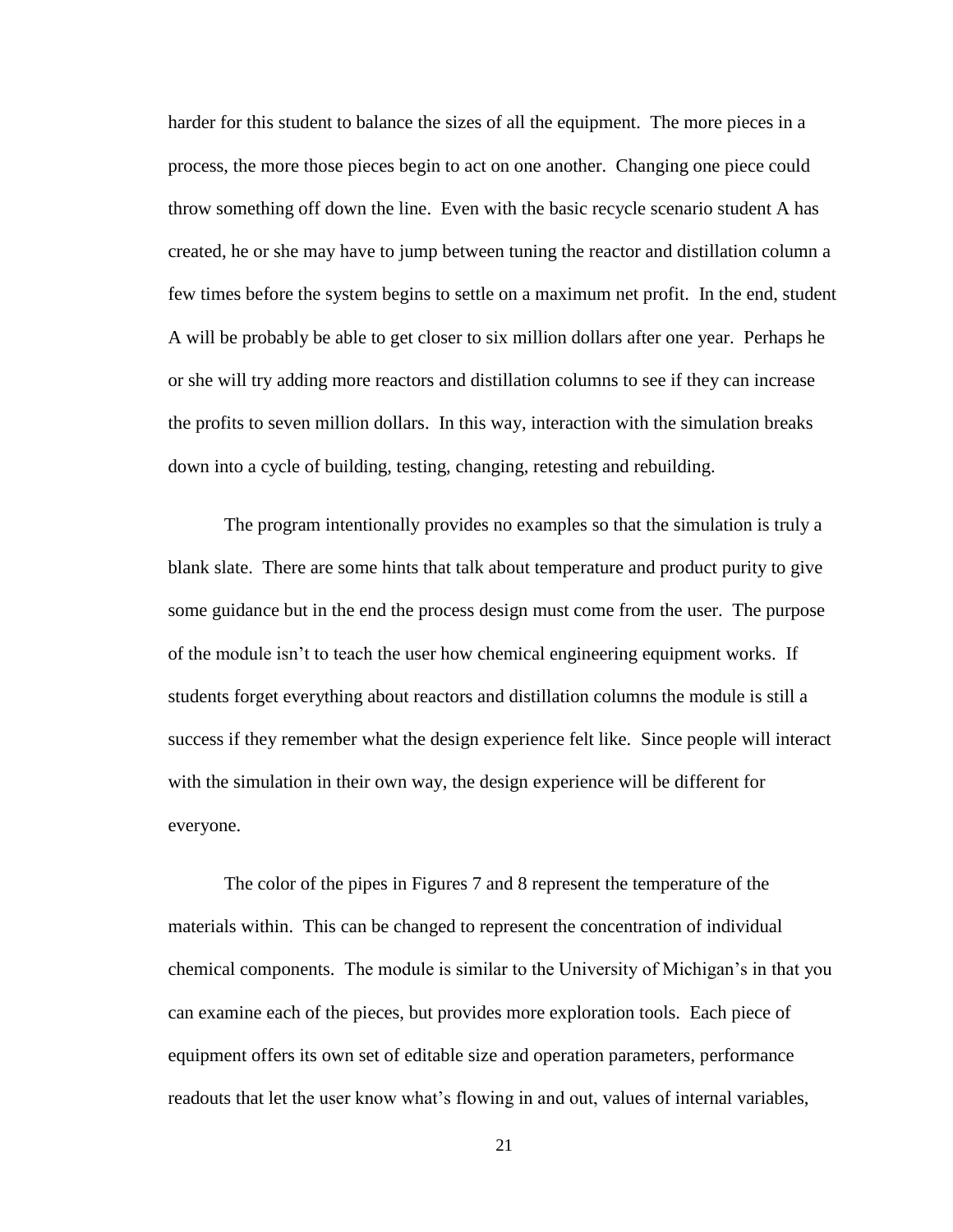and the equipment's cost, and an information window describing the principles behind the unit's operation.The module is more visual than the others, although there is still no animation. Animations were excluded primarily because the simulation only analyzes one grid square at a time. If it were also to show fluid flowing through the pipes fluid would flow out the bottom of the column, out the top, around the recycle loop, and then back out the bottom. This would look confusing and wouldn't accurately represent how these systems work.

#### **Analysis**

As a computer module the program meets many of its targets, and fails at others. Returning to the goals laid out by the Chemical Engineering Department, the program more than satisfies the portability requirements. It runs on nearly any computer without installation and can be accessed either from a CD or remotely over the web. It is safe, and it demonstrates the application of chemical engineering principles. It is interactive, and doesn't require extensive training to operate or introduce. It is not, however, set up as a continuous process and the visuals may be a little too cartoon-like to keep high school aged kids interested, although this may open the door to a wider age group.

In order to assess program design we will first look at the process feedback methods. The program does not run steady state. The primary reason is that the ability to change one slider and watch a value instantaneously change separates the user from the physical change they are making. The optimization process begins to mimic rapid prototyping where the user can make many changes very easily and instantly see the end effect of each of those changes. This can have the effect of turning the simulation into a game of changing sliders and watching values, without any thought about the way that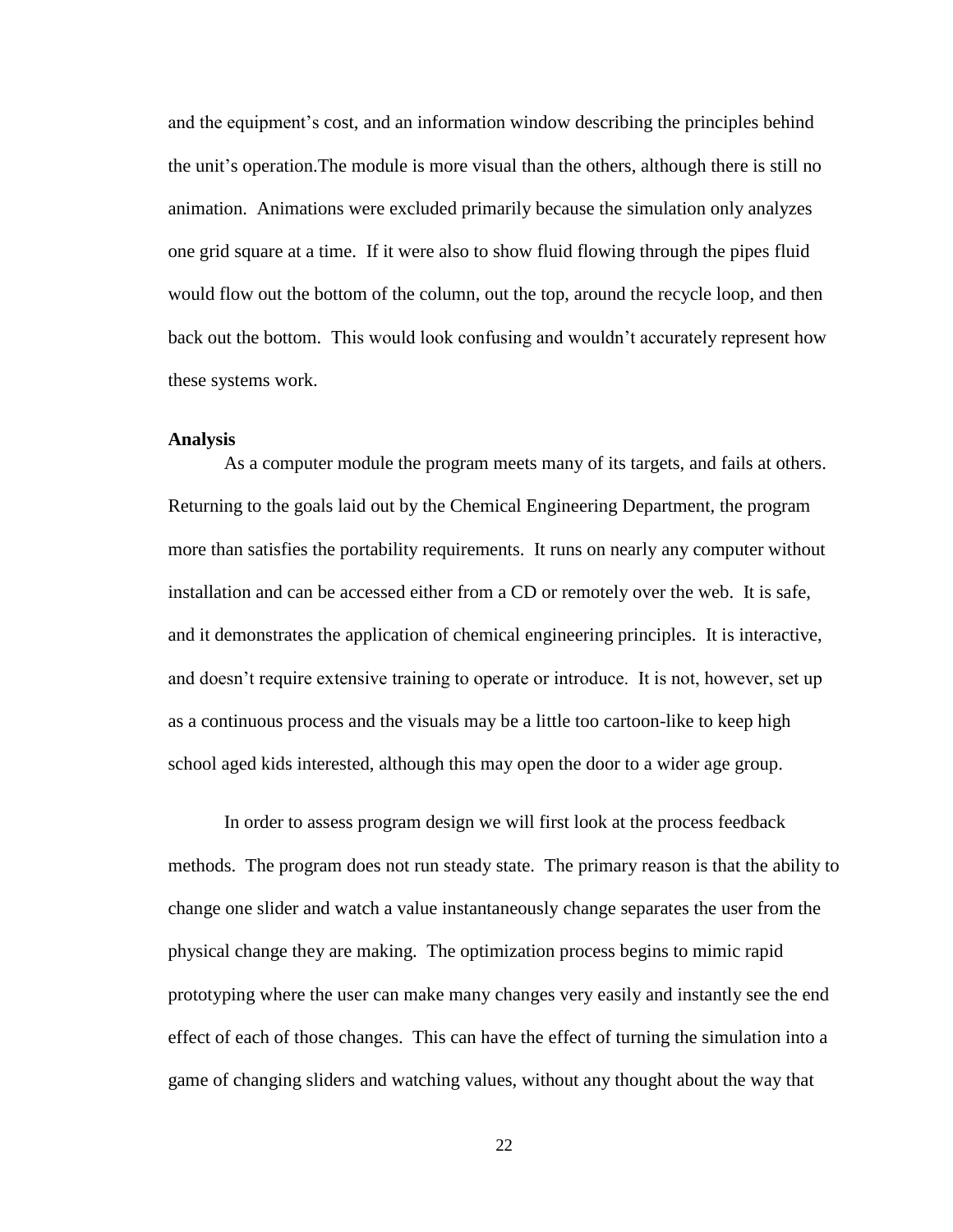the process is operating. Removing the steady state atmosphere makes the rapid prototyping process much less practical. Users are forced to pick a value and then take the time to run the simulation, and then are allowed to view the results of this change. This is an attempt to create a time investment, so that it becomes easier and quicker for the user to think consciously about the decisions that they are making, rather than flail around wildly on sliders. It does not guarantee that the user will think about what they are doing, but it does encourage it. Mr.Hutto's program runs steady state but avoids this issue in some ways since it is meant to accompany a presentation. Mr.Hutto can, to some degree, control how students are interacting with the module. Another point about rapid prototyping is that in many ways chemical engineers are forced to operate in that way. Chemical engineers complete a pump optimization lab in their junior year. The lab reduces to turning a knob and measuring the resulting pressure. If the students' understanding of how the pump operated was not directly assessed as part of the grade, the lab reduces to turning a knob until a max value is achieved. In industry, this may be the extent of the work required.

Another aspect of not operatingcontinuously is that the time requirement for running a simulation encourages students to change multiple parameters before running the program. This means that it may be difficult for students to pinpoint the affect that any one of those changes had on the process and the final value. While this ambiguity may make using the program a little harder, it could be a blessing in disguise. Not having a clear cause and effect encourages the user to think more about how the variables are interacting, and the program does provide tools to facilitate this. Students can look at the performance of each piece of equipment which helps to connect reactor volume to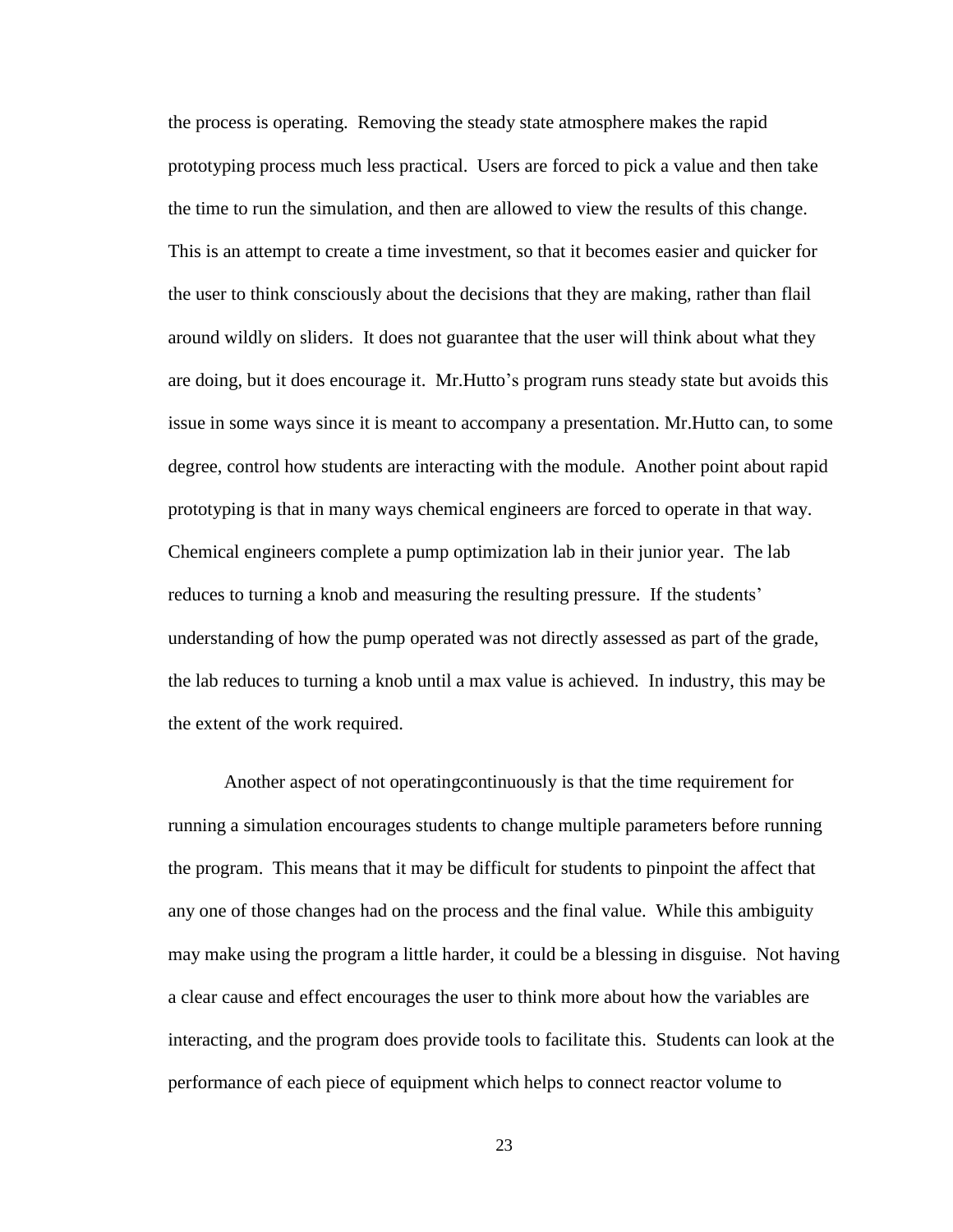nitrogen conversion and column feed tray to separation performance. The driving force for this style of operation really gets back to the original goal of the project. The program does nearly all the math for the user, but leaves the design choices almost completely up to the student.

The means for placing pipes is probably the largest failing of the modules operation. Connectors are hard to use in most process design applications. The design software used by chemical engineering seniors called Aspen uses a method where the user clicks on the outlet of one piece of equipment and then on the inlet of another. The software then automatically draws a connector. The disadvantage to this is that it can be difficult to get the connector exactly where you want it. The program draws the connector over another piece of equipment or using more angles than necessary. You can drag the connector, but often times it looks even messier than before. For this reason a connecting method where pipes follow the user'smouse was chosen. This has the advantage of allowing users to place pipes wherever they want, but also makes the mechanics behind this process messy. The program works by always drawing a straight pipe first. This is confusing when users place pipes at outlets because the pipe must go forward first rather than up or down. Also, people have the tendency to draw pipes in straight sections. The want to draw a section flowing to the right, then click again and begin drawing pipes up. The system can't draw an angle first so the pipes do not appear to be connected.

There are many advantages inherent in using a program over a physical model, and even more to one that can stand alone without additional explanation. The primary advantage to this application is distribution.For example, CD's containing the program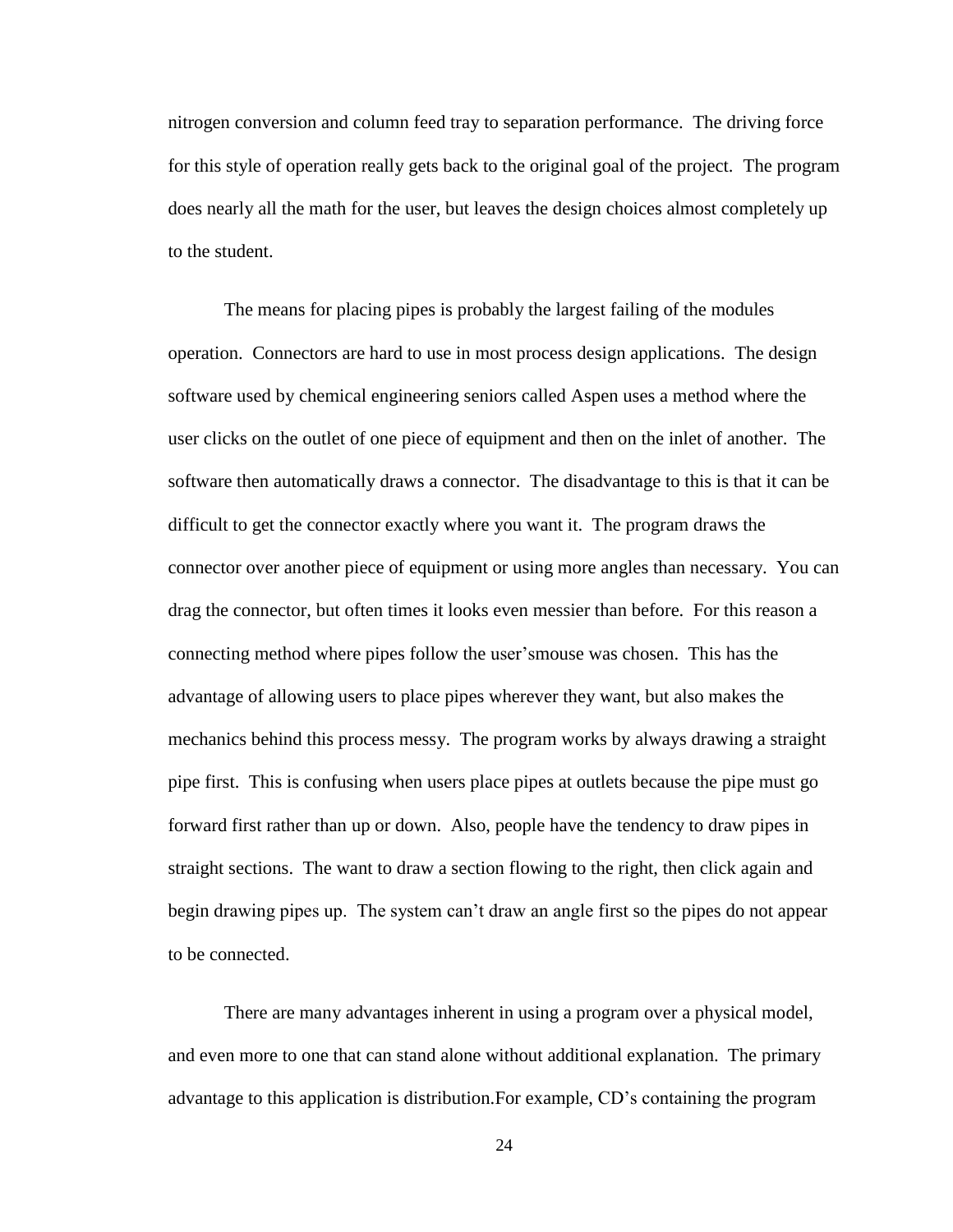could be handed out at engineering fairs or department tours. Since the application provides a certain amount of instruction and can run on almost any computer, the program could be viewed at home and doesn't need to take time away from the department's presentation. The program uses chemicals, temperatures, and pressures that would not be reasonable for a teaching module, especially a portable one. The ease at which users can create process equipment and alter its size would be difficult to replicate in a physical model. As a computer application, the complexity in terms of process steps and required instruction is simpler than the Hutto and University of Michigan models. It takes steps to encourage an understanding of how the pieces of the user's process interact with one another and discourages rapid changes in process values during optimization. The application is unique in that it allows students to design their own process. The invention process creates an increased emotional investment in a project:

*"Weinstein (1980) … argues that two conditions must be fulfilled for an optimistic bias to arise: (a) the event is perceived as controllable and (b) people have some degree of commitment oremotional investment in the outcome. Both conditions are likely to occur for inventors"*(Åstebro, Jeffrey, and Adomdza255)

The proposed module creates an emotional investment by giving students control of the design process. They are creating something entirely new, rather than just returning a process to its natural state. Each student's process is unique and they have ownership over its performance. They are completely responsible for its results. Investment and responsibility are why students at Consider Engineering ranked the hands on projects the best. They were asked to create something new and allowed to take pride in their work. The proposed computer module attempts to recreate this.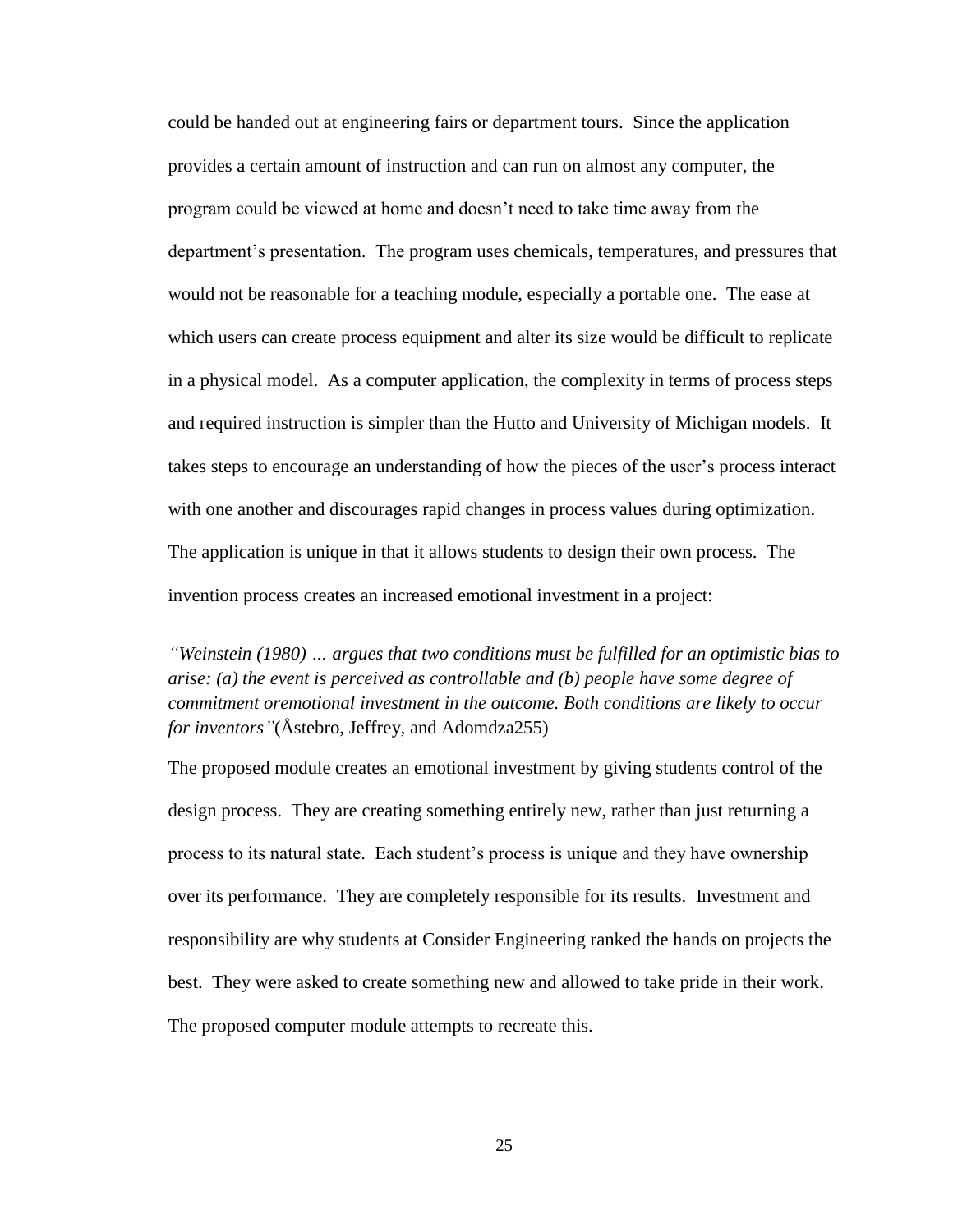When West Point wanted to create a bridge design project they chose digital. Their reasons were as follows:

*"National technological literacy standards characterize the design process as systematic, iterative, creative, based on criteria and constraints, and purposeful (meaning that the process culminates with a functioning product or system). The typical model bridgebuilding project fails to meet this standard."* (Ressler, Ressler 3)

They observed that in typical physical bridge building designs were not derived from "systematic processes" but rather from existing bridge designs. In other words, the experience was more like an art project than an exercise in engineering problem solving strategies. Students were afraid to try more creative designs that would fail embarrassingly during testing. An example of West Point's end result is shown below<sup>8</sup>:

![](_page_30_Figure_3.jpeg)

*Figure 9: Sample of Completed Bridge Design<sup>8</sup>*

The computer application proposed in this paper meets the criteria proposed by West Point. It is creative because students must work individually or in teams to create an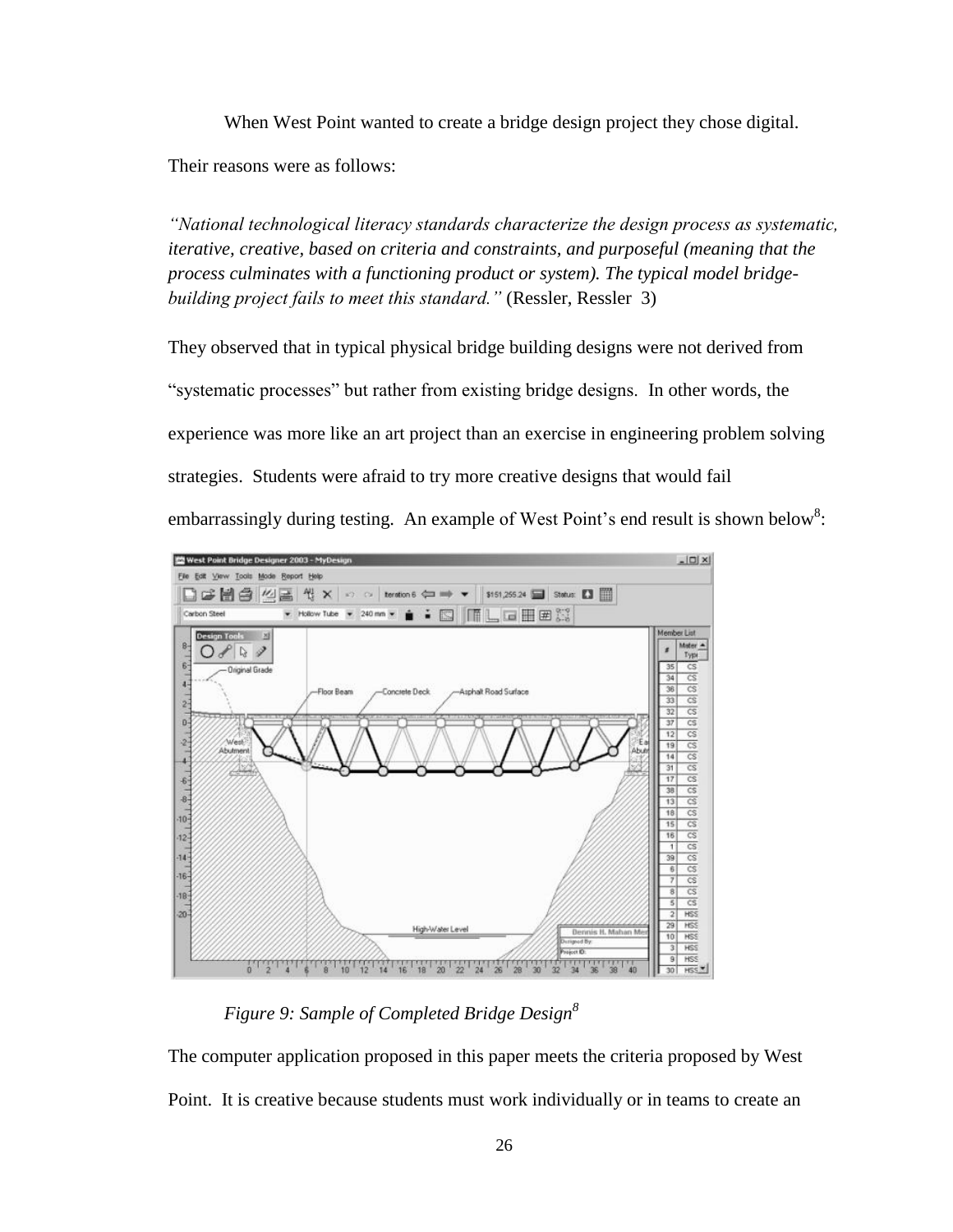original solution, iterative because changes and adjustments to the process are almost guaranteed a necessity, and purposeful because it connects an engineering project to feeding America. While the program architecture does not guarantee that the user must understand chemical engineering concepts, the delayed response to change makes in the least a systematic approach necessary. The module is bound by some of the limitations of a computer program, but succeeds within this framework.

#### **Conclusion**

The goal of the computer application was to create a unique problem-solving experience within a chemical engineering context. There are many challenges that make providing such an experience difficult. The complexity of chemical engineering processes makes them hard to explain without long presentations or introductions. The modeling software currently available for creating simulations is meant to be mathematically rigorous rather than visual or user friendly, and drawing connectors in any type of process simulator is difficult. Providing a chemical engineering design experience is important but challenging to do withboth physical and digital models. The proposed application attempts to address these issues, and is more successful in some places than in others. In the grand scheme of things, the program is a piece of the much larger puzzle. There are advantages and disadvantages to each of the examined solutions. The proposed module shares many of these successes and failures but none are exactly the same. In this way the proposed program has a unique and important place in the big picture, and successfully fills its role in the overall goal of chemical engineering outreach.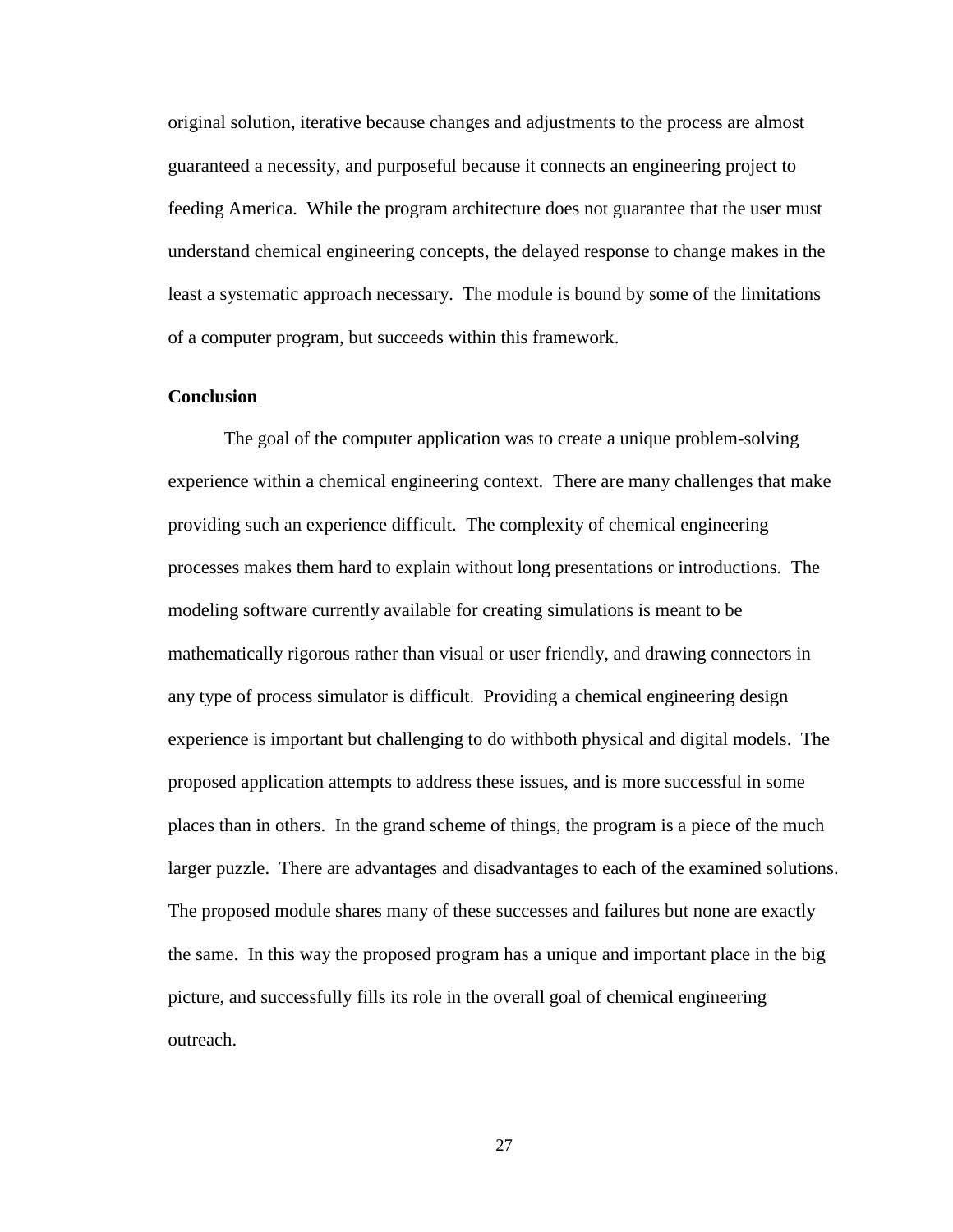## **References**

<sup>1</sup>Healy, Jack, and Doug Bousfield. *Senior Design Request for Proposals*. 16 Oct. 2012. Design Capstone Goals.

<sup>2</sup>Healy, Jack. *Eval Summary 2012.* 2012. Consider Engineering Participant Evaluations.

<sup>3</sup> Healy, Jack. *Board 2013*. 2013. Pulp and Paper Foundation Meeting Presentation.

*4 First Year Student's Participation in Engineering Programs*. 2012. University of Maine College of Engineering.

<sup>5</sup>Lucas, John J., R.DeanMalmgren, Nihat M. Gurmen, Dr, and H.ScottFogler, Prof.*Microplant*. Computer software. *Strategies for Creative Problem Solving*.Vers. 1. University of Michigan, 2003. Web. 2 Apr. 2013.

<sup>6</sup>Hutto, Dwane. *Consider Engineering Model*. Computer software. N.p., n.d. Web.

 ${}^{7}$ Åstebro, Thomas, Scott A. Jeffrey, and Gordon K. Adomdza. "Inventor perseverance" after being told to quit: The role of cognitive biases." *Journal of Behavioral Decision Making* 20.3 (2007): 253-272.

<sup>8</sup>Ressler, Stephen J., and Eugene K. Ressler. "Using a Nationwide Internet‐Based Bridge Design Contest as a Vehicle for Engineering Outreach." *Journal of Engineering Education* 93.2 (2004): 117-128.